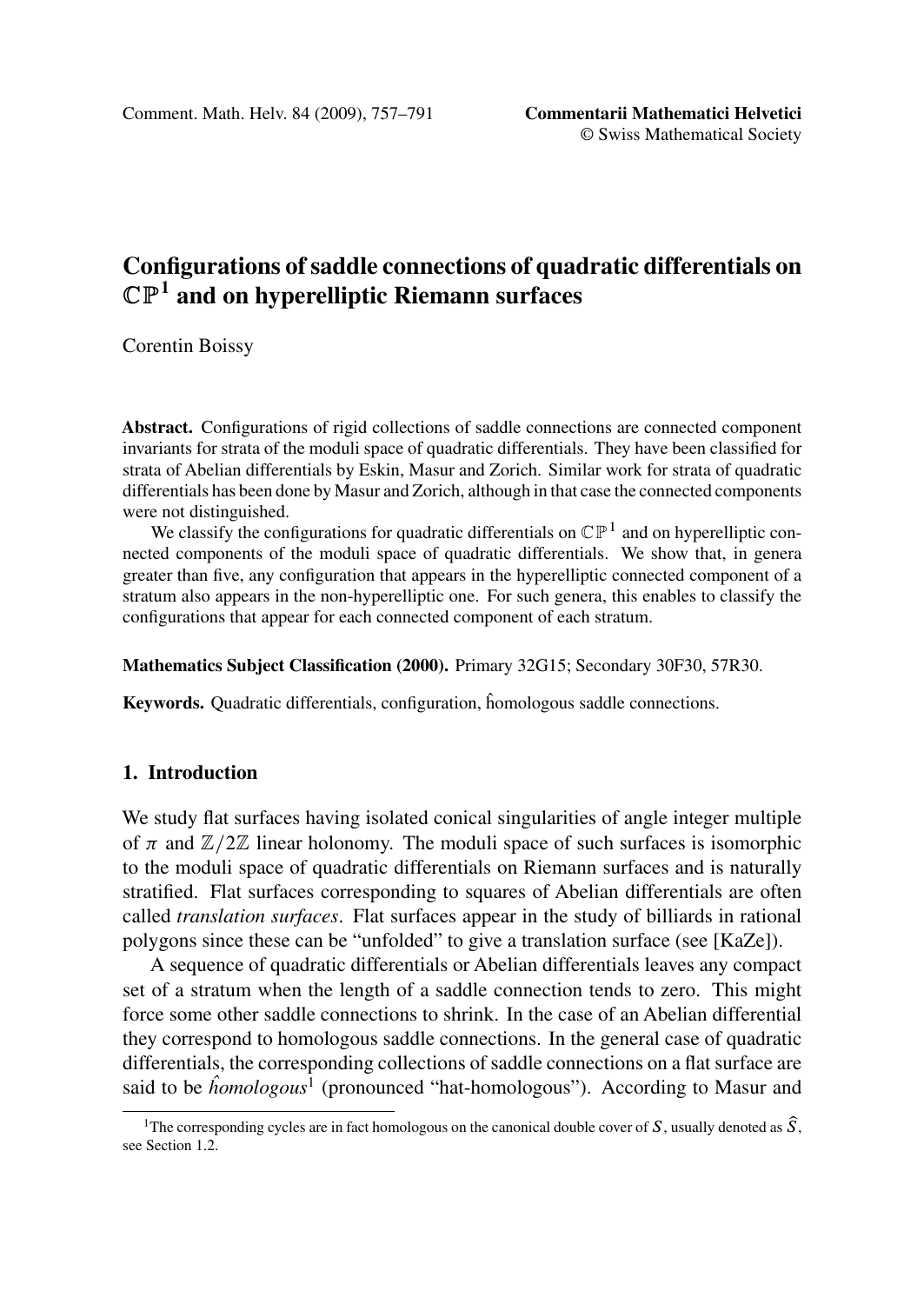Smillie [MS] (see also [EMZ], [MZ]), a "typical degeneration" corresponds to the case when all the "short" saddle connections are pairwise homologous. Therefore the stu[dy of](#page-34-0) configurations of homologous saddle connections (or homologous sad- ˆ dle connection in the case of Abelian differential) is a first step for the study of the compactification of a given stratum. A configuration of homologous saddle connec- ˆ tions on a generic surface is [also](#page-33-0) a natural invariant of a connected component of the ambient stratum.

In a recent article, Eskin, Masur and Zorich [EMZ] study collections of homologous saddle connections for Abelian differentials. They describe configurations for each connected component of the strata of Abelian differentials. Collections of homologous saddle connections are studied for quadratic differentials by Masur and Zorich [MZ]: they describe all the configurations that can arise in any given stratum of quadratic differentials, but they do not distinguish connected components of such strata.

According to Lanneau [L2], the non-connected strata of quadratic differentials admit exactly two connected components. T[hey](#page-15-0) are of one of the following two types:

- "hyperelliptic" stratum: the stratum admits a connected component that consists of hyperelliptic quadratic differentials (note that some of these strata are con[necte](#page-24-0)d);
- exceptional stratum: there exist four non-connected strata that do not belong to the previous case.

In this article, we give the classification of the configurations t[hat](#page-15-0) appear in [the](#page-24-0) hyperelliptic connected [comp](#page-34-0)onents (Theorem 3.1). This gives therefore a necessary condition for a surface to be in a hyperelliptic connected component. Then we show that any configuration that appears in a hyperelliptic connected component also appears in the other component of the stratum w[hen](#page-10-0) the genus is greater than five (Theorem 4.2). Hence the list of configurations corresponding t[o this](#page-34-0) other component is precisely the list of configuration corresponding to the ambient stratum.

For such g[enera,](#page-33-0) any non-connected stratum contains a hyperelliptic connected component. Hence the configurations for each connected component of each stratum, when the genus is greater than or equal to five, are given by Theorem 3.1, Theorem 4.2 and Main Theorem of [MZ]. We address the description of configurations for low dimension strata to a next article.

We deduce configurations for hyperelliptic components from configurations for strata of quadratic differentials on  $\mathbb{CP}^1$  (Theorem 2.2). Configurations for  $\mathbb{CP}^1$  are deduced from general results on configurations that appear in [MZ]. Note that these configurations are needed in the study of asymptotics in billiards in polygons with "right" angles [AEZ]. For such a polygon, there is a simple unfolding procedure that consists in gluing along their boundaries two copies of the polygon. This gives a flat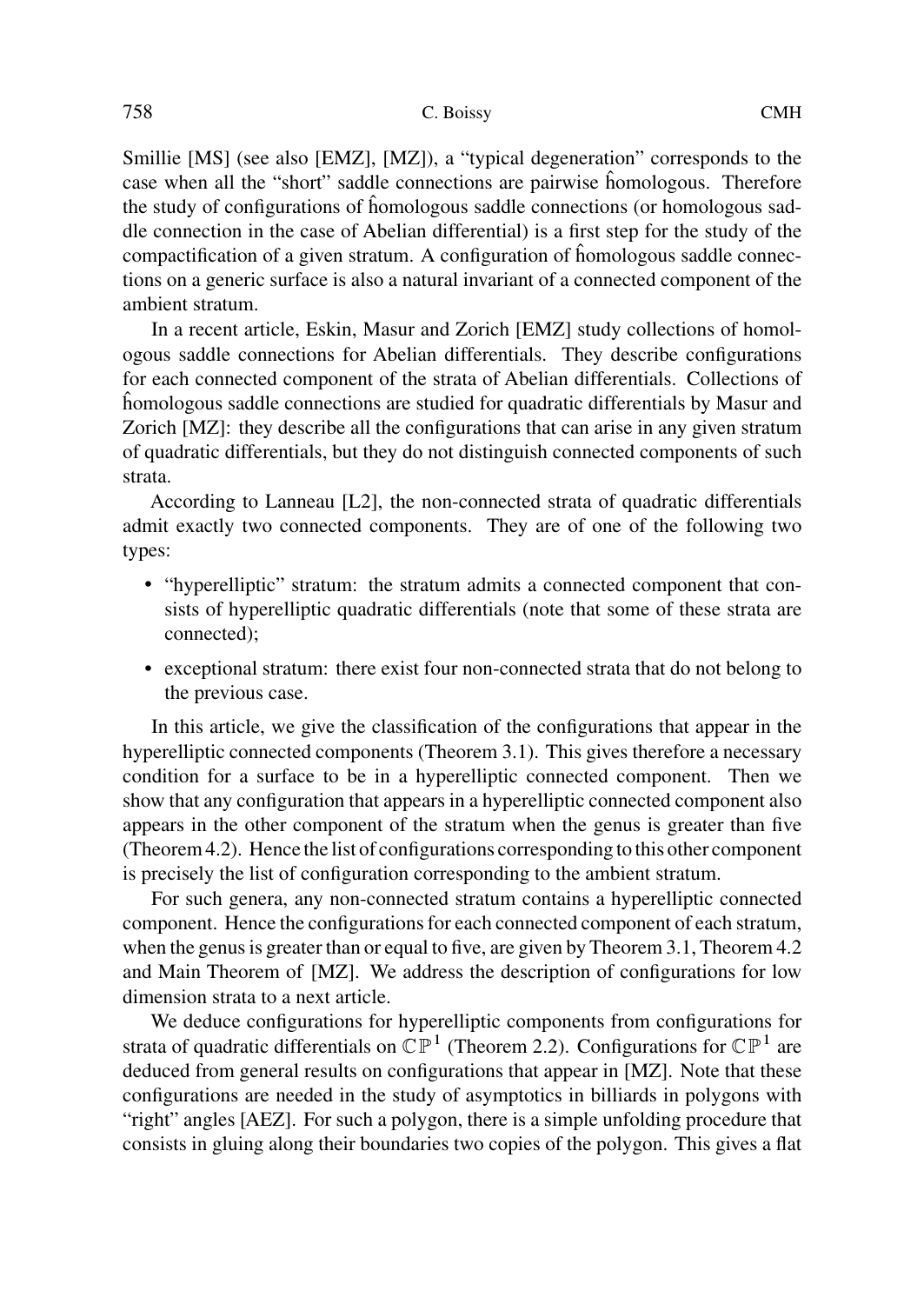surface of genus zero with conical singularities, whose angles are multiples of  $\pi$  (*i.e.* a quadratic differential on  $\mathbb{CP}^1$ ). Then a generalize[d dia](#page-34-0)gonal or a periodic trajectory in the polygon gives a saddle connection on the corresponding flat surface.

We also give in appendix an explicit formula that gives a relation between the genus of a surface and the ribbon graph of connected components associated to a collection of homologous saddle connections.

Some particular splittings are sometimes used to compute the closure of  $SL(2,\mathbb{R})$ orbits of surfaces (see [Mc], [HLM]). These splittings of surfaces can be reformulated as configurations of h[omolo](#page-33-0)g[ous](#page-33-0) or homologous s[addl](#page-34-0)e connections on these surfaces. [It wo](#page-34-0)ul[d](#page-34-0) be interesting to find some configurations that appear in *any* surface of a connected component of a stratum, as was done in [Mc].

**Acknowledgements.** I would like to thankAnton Zorich for encouraging me to write this paper, and for many discussions. I also thank Erwan Lanneau and the Referee for their comments on the paper.

**1.1. Basic definitions.** Here we first review standard facts about moduli spaces of quadratic differentials. We refer to  $[HM]$ ,  $[M]$ ,  $[V1]$  for proofs and details, and to [MT], [Z] for general surveys.

Let S be a compact Riemann surface of genus g. A quadratic differential q on S is locally given by  $q(z) = \phi(z) dz^2$ , for  $(U, z)$  a local chart with  $\phi$  a meromorphic function with at most simple poles. We define the poles and zeroes of  $q$  in a local chart to be the poles and zeroes of the corresponding meromorphic function  $\phi$ . It is easy to check that they do not depend on the choice of the local chart. Slightly abusing vocabulary, a pole will be referred to as a zero of order  $-1$ , and a marked point will<br>be referred to as a zero of order  $0$ . An Abelian differential on S is a holomorphic be referred to as a zero of order 0. An Abelian differential on S is a holomorphic 1-form.

Outside its poles and zeroes,  $q$  is locally the square of an Abelian differential. Integrating this 1-form gives a natural atlas such that the transition functions are of the kind  $z \mapsto \pm z + c$ . Thus S inherits a flat metric with singularities, where a zero of order  $k \ge -1$  becomes a conical singularity of angle  $(k + 2)\pi$ . The flat metric has trivial belonomy if and only if a is globally the square of an Abelian differential has trivial holonomy if and only if  $q$  is globally the square of an Abelian differential. If not, then the holonomy is  $\mathbb{Z}/2\mathbb{Z}$  and  $(S, q)$  is sometimes called a *half-translation* surface since the transition functions are either translations, or half-turns. In order to simplify the notation, we will usually denote by  $S$  a surface with such flat structure.

We associate to a quadratic differential the set  $\{k_1,\ldots,k_r\}$  of orders of its poles and zeroes. The Gauss–Bonnet formula asserts that  $\sum_i k_i = 4g - 4$ . Conversely,<br>if we fix a collection  $\{k, \ldots, k\}$  of integers greater than or equal to  $-1$  satisfying if we fix a collection  $\{k_1, \ldots, k_r\}$  of integers greater than or equal to  $-1$  satisfying<br>the previous equality we denote by  $\mathcal{O}(k, k)$  b the (possibly empty) moduli space the previous equality, we denote by  $\mathcal{Q}(k_1,\ldots,k_r)$  the (possibly empty) moduli space of quadratic differentials which are not globally the square of any Abelian differential, and having  $\{k_1,\ldots,k_r\}$  as orders of poles and zeroes. It is well known that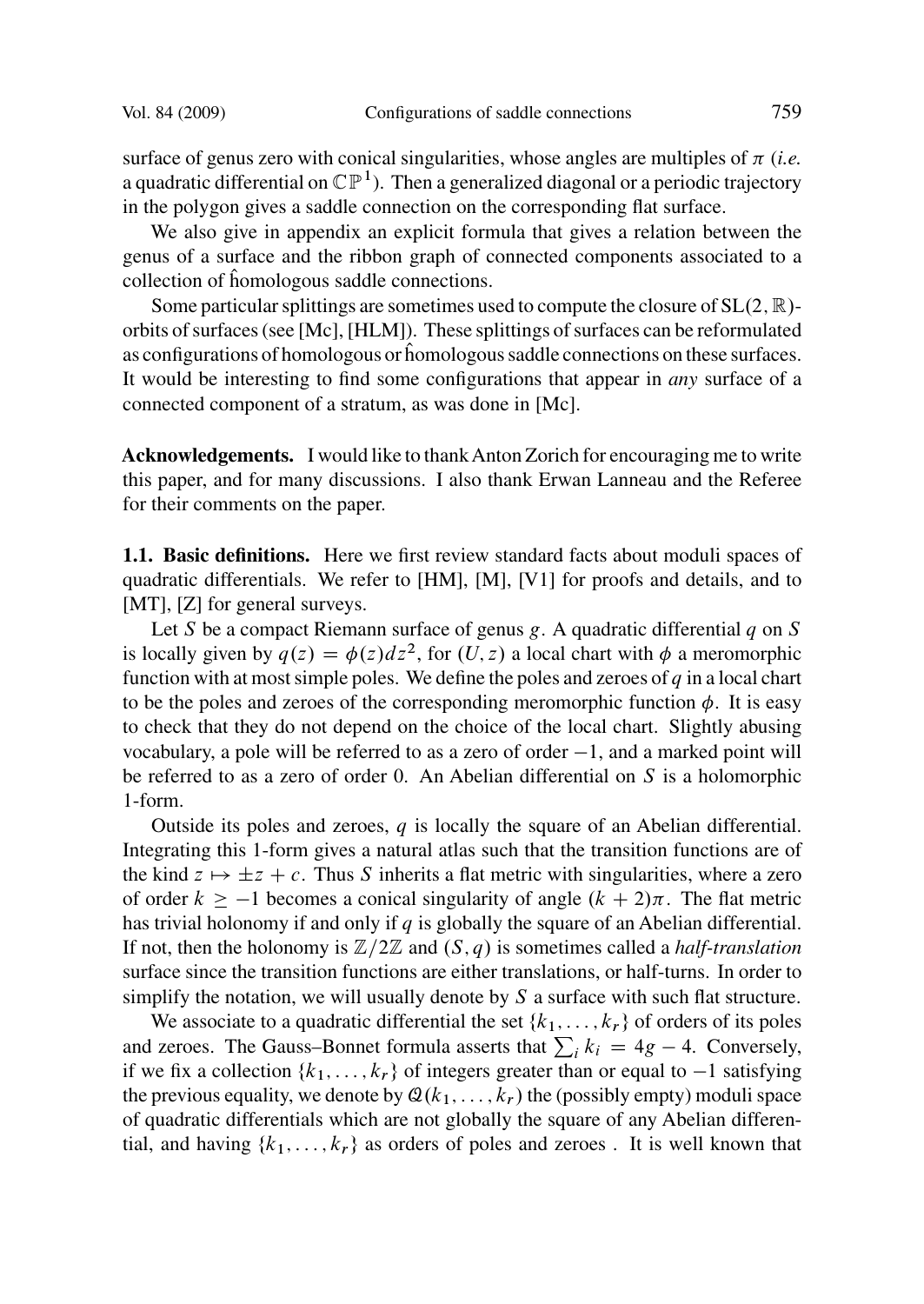$Q(k_1,...,k_r)$  is a complex analytic orbifold, which is usually called a *stratum* of the moduli space of quadratic differentials. We mostly restrict ourselves to the subspace  $\mathcal{Q}_1(k_1,\ldots,k_r)$  of area one surfaces, where the area is given by the flat metric. In a similar way, we denote by  $\mathcal{H}_1(n_1,\ldots,n_s)$  the moduli space of Abelian differentials of area 1 having zeroes of degree  $\{n_1, \ldots, n_s\}$ , where  $n_i \ge 0$  and  $\sum_{i=1}^s n_i = 2g - 2$ .<br>A saddle connection is a geodesic segment (or geodesic loop) joining two sin-

A saddle connection is a geodesic segment (or geodesic loop) joining two singularities (or a singularity to itself) with no singularities in its interior. Even if  $q$  is not globally a square of an Abelian differential we can find a square root of it along the saddle connection. Integrating it along the saddle connection we get a complex number (defined up [to m](#page-33-0)ultiplication by  $-1$ ). Considered as a planar vector, this complex number represents the affine holonomy vector along the saddle connection complex number represents the affine holonomy vector along the saddle connection. In particular, its Euclidean length is the modulus of its holonomy vector. Note that a saddle connection persists under small deformation of the surface.

Local coordinates on a stratum of Abelian differentials are obtained by integrating the holomorphic 1-form along a basis of the relative homology  $H_1(S, \text{sing}, \mathbb{Z})$ , where "sing" is the set of conical singularities. Equivalently, this means that local coordinates are defined by the relative cohomology  $H^1(S, \text{sing}, \mathbb{C})$ .

L[ocal](#page-34-0) coordinates in a stratum of quadratic differentials are obtained by the following way (see [HM]): one can naturally associate to a quadratic differential  $(S, q) \in \mathcal{Q}(k_1,...,k_r)$  a double cover  $p : \overline{S} \to S$  such that  $p^*q$  is the square<br>of an Abelian differential  $\omega$ . The surface  $\hat{S}$  admits a natural involution  $\tau$ , that inof an Abelian differential  $\omega$ . The surface S admits a natural involution  $\tau$ , that induces on the relative cohomology  $H^1(S, \text{sing}, \mathbb{C})$  an involution  $\tau^*$ . It decomposes  $H^1(S, \text{sing}, \mathbb{C})$  into an invariant subspace  $H^1_+(S, \text{sing}, \mathbb{C})$  and an anti-invariant sub-<br>space  $H^1(S, \text{sing}, \mathbb{C})$ . One can show that the anti-invariant subspace  $H^1(S, \text{sing}, \mathbb{C})$ . space  $H^1(S, \text{sing}, \mathbb{C})$ . One can show that the anti-invariant subspace  $H^1(S, \text{sing}, \mathbb{C})$ <br>gives local coordinates for the stratum  $\mathcal{O}(k, k)$ . The Lebesgue measure on these gives local coordinates for the stratum  $\mathcal{Q}(k_1,\ldots,k_r)$ . The Lebesgue measure on these coordinates defines a measure  $\mu$  on the stratum  $\mathcal{Q}_1(k_1,\ldots,k_r)$ . This measure is finite (see [V3], Theorem  $0.2$ ).

A hyperelliptic quadratic differential is a qu[adra](#page-33-0)tic differential such that there exists an orientation preserving involution  $\tau$  with  $\tau^*q = q$  and such that  $S/\tau$  is a sphere. We can construct families of hyperelliptic quadratic differentials by the following way: to all quadratic differentials on  $\mathbb{CP}^1$ , we associate a double covering ramified over some singularities satisfying some fixed combinatorial conditions. The resulting Riemann surfaces naturally carry hyperelliptic quadratic differentials.

Some strata admit an entire connected component that is made of hyperelliptic quadratic differentials. These components arise from the previous construction and have been classified by Kontsevich and Zorich in case of Abelian differentials [KZ] and by Lanneau in case of quadratic differentials [L1].

**Theorem** (M. Kontsevich, A. Zorich). *The strata of Abelian differentials having a hyperelliptic connected component are the following ones.*

(1)  $\mathcal{H}(2g-2)$ , where  $g \geq 1$ . It arises from  $\mathcal{Q}(2g-3,-1^{2g+1})$ . The ramifications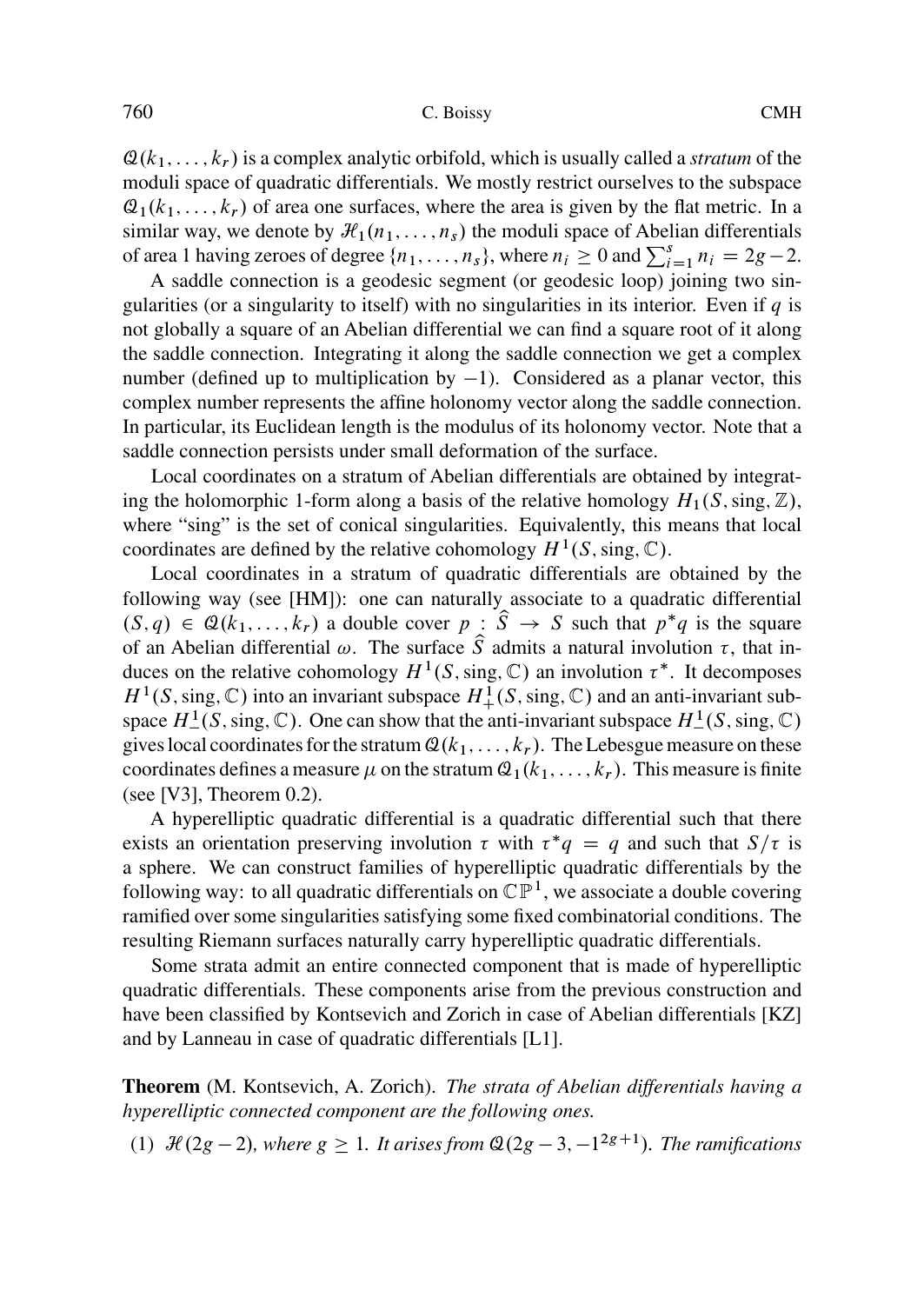<span id="page-4-0"></span>*points are located over all the singularities.*

(2)  $\mathcal{H}(g-1,g-1)$ , where  $g \geq 1$ . It arises from  $\mathcal{Q}(2g-2,-1^{2g+2})$ . The ramifications points are located over all the poles. *ramifications points are located over all the poles.*

*In the above presented list, the strata*  $\mathcal{H}(0)$ *,*  $\mathcal{H}(0,0)$ *,*  $\mathcal{H}(1,1)$  *and*  $\mathcal{H}(2)$  *are the ones that are connected.*

**Theorem** (E. Lanneau). *The strata of quadratic differentials that have a hyperelliptic connected component are the following ones.*

- (1)  $Q(2(g-k)-3, 2(g-k)-3, 2k+1, 2k+1)$  where  $k \ge -1, g \ge 1$  and<br>  $g-k > 2$  It grises from  $Q(2(g-k)-3, 2k+1,-1^{2g+2})$  The ramifications  $g - k \ge 2$ . It arises from  $\mathcal{Q}(2(g - k) - 3, 2k + 1, -1^{2g+2})$ . The ramifications *points are located over*  $2g + 2$  *poles.*
- (2)  $\mathcal{Q}(2(g-k)-3, 2(g-k)-3, 4k+2)$  where  $k \geq 0, g \geq 1$  and  $g-k \geq 1$ . It<br>arises from  $\mathcal{Q}(2(g-k)-3, 2k-12g+1)$ . The ramifications points are located arises from  $\mathcal{Q}(2(g-k)-3, 2k, -1^{2g+1})$ . The ramifications points are located<br>over 2g  $\pm$  1 poles and over the zero of order 2k *over*  $2g + 1$  *poles and over the zero of order*  $2k$ *.*
- (3)  $\mathcal{Q}(4(g-k)-6, 4k+2)$  where  $k \geq 0, g \geq 2$  and  $g-k \geq 2$ . It arises from  $\mathcal{Q}(2(g-k)-4, 2k-1^2)$ . The ramifications points are located over all the  $Q(2(g-k)-4, 2k, -1^{2g})$ . The ramifications points are located over all the singularities *singularities*

*In the above presented list, the strata*  $\mathcal{Q}(-1, -1, 1, 1)$ *,*  $\mathcal{Q}(-1, -1, 2)$ *,*  $\mathcal{Q}(1, 1, 1, 1)$ *,*  $\mathcal{Q}(1, 1, 2)$  *and*  $\mathcal{Q}(2, 2)$  *are the ones that are connected*  $\mathcal{Q}(1, 1, 2)$  *and*  $\mathcal{Q}(2, 2)$  *are the ones that are connected.* 

**1.2. Homologous saddle connections.** Let  $S \in \mathcal{Q}(k_1,...,k_r)$  be a flat surface and let us denote by  $p : \hat{S} \to S$  its canonical double cover and by  $\tau$  the correspon[din](#page-5-0)g involution. Let  $\Sigma$  denote the set of singularities of S and let  $\hat{\Sigma} = p^{-1}(\Sigma)$ .

To an oriented saddle connection  $\gamma$  on S, one can associate  $\gamma_1$  and  $\gamma_2$  its preimages by p. If the relative cycle  $[\gamma_1]$  satisfies  $[\gamma_1] = -[\gamma_2] \in H_1(S, \Sigma, \mathbb{Z})$ , then we define<br> $[\hat{\omega}] = [\gamma_1]$ . Otherwise, we define  $[\hat{\omega}] = [\gamma_2]$ . Note that in all cases, the cycle  $[\hat{\gamma}] = [\gamma_1]$ . Otherwise, we define  $[\hat{\gamma}] = [\gamma_1] - [\gamma_2]$ . N[ote](#page-9-0) that in all cases, the cycle  $[\hat{\gamma}]$  is anti-invariant with respect to the involution  $\tau$  $[\hat{\gamma}]$  is anti-invariant with respect to the involution  $\tau$ .

**Definition 1.1.** Two saddle connections  $\gamma$  and  $\gamma'$  are homologous if  $[\hat{\gamma}] = \pm [\hat{\gamma}']$ .

**Example 1.2.** Consider the flat surface  $S \in \mathcal{Q}(-1, -1, -1, -1)$  given in Figure 1 (a "pillowcase"), it is easy to check from the definition that  $y_1$  and  $y_2$  are homologous "pillowcase"), it is easy to check from the definition that  $\gamma_1$  and  $\gamma_2$  are homologous since the corresponding cycles for the double cover  $\hat{S}$  are homologous.

**Example 1.3.** Consider the flat surface given in Figure 4 (at the end of Section 1.2), the reader can check that the saddle connections  $\gamma_1$ ,  $\gamma_2$  and  $\gamma_3$  are pairwise homologous.

**Theorem** (H. Masur, A. Zorich). *Consider two distinct saddle connections*  $\gamma$ ,  $\gamma'$  *on a half-translation surface. The following assertions are equivalent:*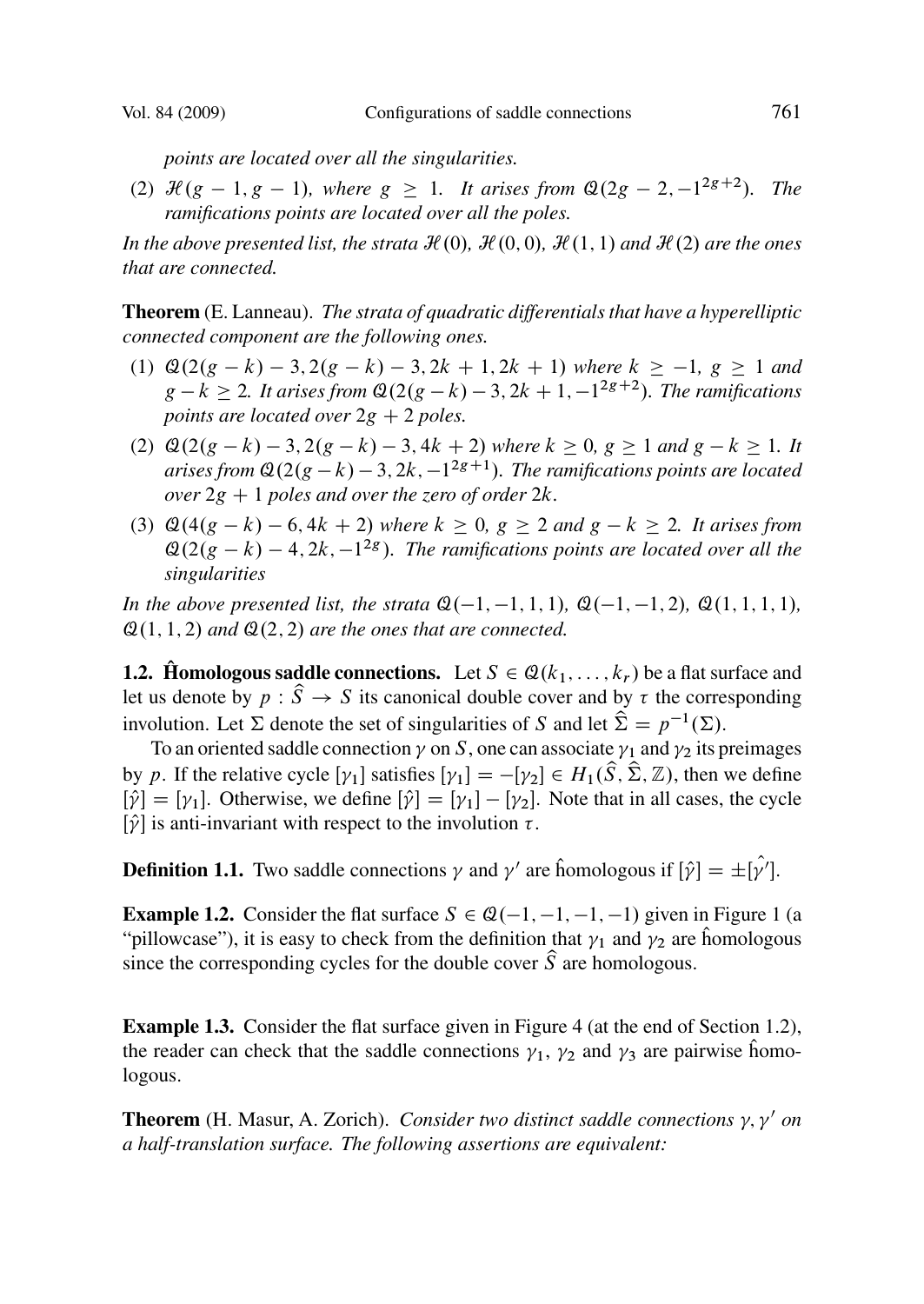

1

 $\sum_1$  3

 $\gamma_2$ 

3

Figure 1. An unfolded flat surface S with two homologous saddle connections  $\gamma_1$  and  $\gamma_2$ .

2 2

 $S \qquad \qquad \frac{2}{3} \gamma_1$ 

<span id="page-5-0"></span> $\hat{S}$ 

- *The two saddle connections*  $\gamma$  *and*  $\gamma'$  *are homologous.*
- *The ratio of their lengths is constant under any small deformation of the surface inside the ambient stratum.*
- *They have no interior intersection and one of the connected components of*  $S \setminus \{ \gamma \cup \gamma' \}$  has trivial linear holonomy.

*Furthermore, if*  $\gamma$  *and*  $\gamma'$  *are homologous, then the ratio of their lengths belongs to*  $\{\frac{1}{2}, 1, 2\}.$ 

Consider a set of homologous saddle connections  $\gamma = {\gamma_1, \ldots, \gamma_s}$  on a flat surface S. Slightly abusing notation, we will denote by  $S \setminus \gamma$  the subset  $S \setminus (\bigcup_{i=1}^{s} \gamma_i)$ .<br>This subset is a finite union of connected half-translation surfaces with boundaries This subset is a finite union of connected half-translation surfaces with boundaries.

**Definition 1.4.** Let S be a flat surface and  $\gamma = {\gamma_1, \dots, \gamma_s}$  a collection of homologous saddle connections. The *graph of connected components*, denoted by  $\Gamma(S, \gamma)$ , is the graph defined by the following way:

- The vertices are the connected components of  $S \ y$ , labelled by " $\circ$ " if the corresponding surface is a cylinder by "+" if it has trivial belonomy (but is not a responding surface is a cylinder, by " $+$ " if it has trivial holonomy (but is not a cylinder), and otherwise by " $-$ " if it has non-trivial holonomy.
- The edges are given by the saddle connections in  $\gamma$ . Each  $\gamma_i$  is located on the boundary of one or two connected components of  $S \setminus u$ . In the first case is the boundary of one or two connected components of  $S\Y$ . In the first case it becomes an edge joining the corresponding vertex to itself. In the second case, it becomes an edge joining the two corresponding vertices.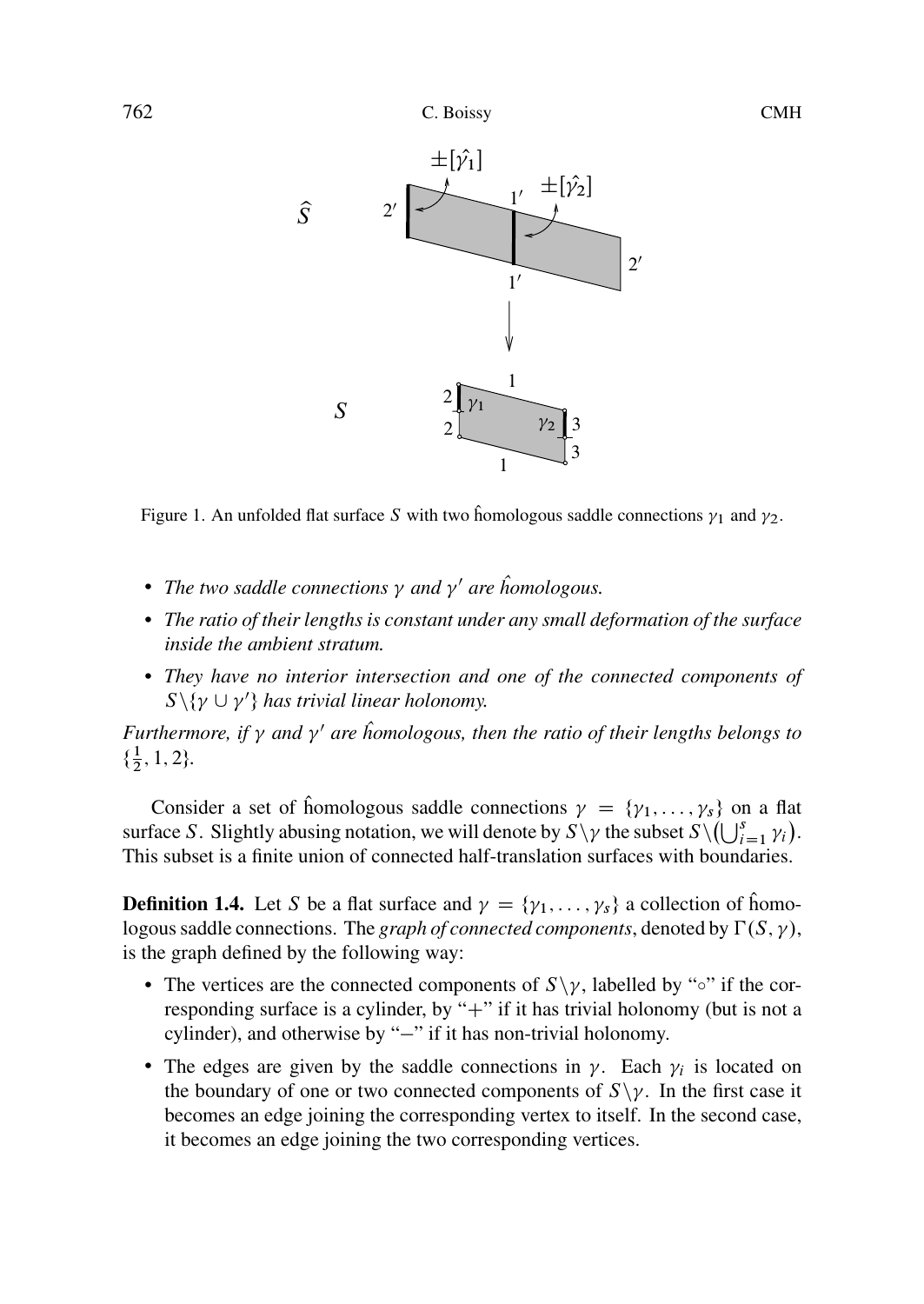In [MZ], Masur and Zorich describe the set of all possible graphs of connected components for a quadratic differential. This set is roughly given by Figure 2, where dot lines are chains of "+" and " $\circ$ " vertices of valence two. The next theorem gives a more precise statement of this description. It can be skipped in a first reading.

**Theorem** (H. Masur, A. Zorich). Let  $(S, q)$  be [qu](#page-7-0)adratic differential; let  $\gamma$  be a *collection of homologous saddle connections*  $\{\gamma_1,\ldots,\gamma_n\}$ *, and let*  $\Gamma(S,\gamma)$  *be the graph of connected components encoding the decomposition*  $S \setminus (\gamma_1 \cup \cdots \cup \gamma_n)$ .

*The graph*  $\Gamma(S, \gamma)$  *either has one of the basic types listed below or can be obtained from one of these graphs by placing additional "<sup>o</sup>"-vertices of valence two at any subcollection of edges subject to the following restrictions. At most one "o"-vertex may be placed at the same edge; a "<sup>o</sup>"-vertex cannot be placed at an edge adjacent to a* " $\circ$ "-vertex of valence 3 *if this is the edge separating the graph.* 

*The graphs of basic types, presented in Figure* 2*, are given by the following list:*

- a) An arbitrary (possibly empty) chain of "+"-vertices of valence two bounded by *a pair of "*-*"-vertices of valence one;*
- b) *A single loop of vertices of valence two having exactly one "-"-vertex and*<br>arbitrary number of "+"-vertices (possibly no "+"-vertices at all); *arbitrary number of "+"-vertices (possibly no "+"-vertices at all);*
- c) *A single chain and a single loop joined at a vertex of valence three. The graph has exactly one "–"-vertex of valence one; it is located at the end of the chain.*<br>The vertex of valence three is either a "+"-vertex or a "0"-vertex (vertex of the *The vertex of valence three is either a "+"-vertex, or a "* $\circ$ *"-vertex (vertex of the cylinder type*)*. Both the chain, and the cycle may have in addition an arbitrary number of "+"-vertices of valence two (possibly no "+"-vertices at all);*
- d) *Two nonintersecting cycles joined by a chain. The graph has no "-"-vertices.*<br>Fach of the two cycles has a single vertex of valence three (the one where the *Each of the two cycles has a single vertex of valence three* (*the one where the chain is attached to the cycle*)*; this vertex is either a "+"-vertex or a "* $\circ$ *"-vertex.* If both vertices of valence three are " $\circ$ "-vertices, the chain joining two cycles *is nonempty: it has at least one* "+"-vertex. Otherwise, each of the cycles and *the chain may have arbitrary number of "+"-vertices of valence two (possibly no* "+"-vertices of valence two at all);
- e) *"Figure-eight" graph: two cycles joined at a vertex of valence four, which is either a* "+"-vertex or a " $\circ$ "-vertex. All the other vertices (*if any*) *are the* "+"*vertices of valence two. Each of the two cycles may have arbitrary number of such* "+"-vertices of valence two (possibly no "+"-vertices of valence two at *all*)*.*

*Each graph listed above corresponds to some flat surface* S *and to some collection of saddle connections γ.*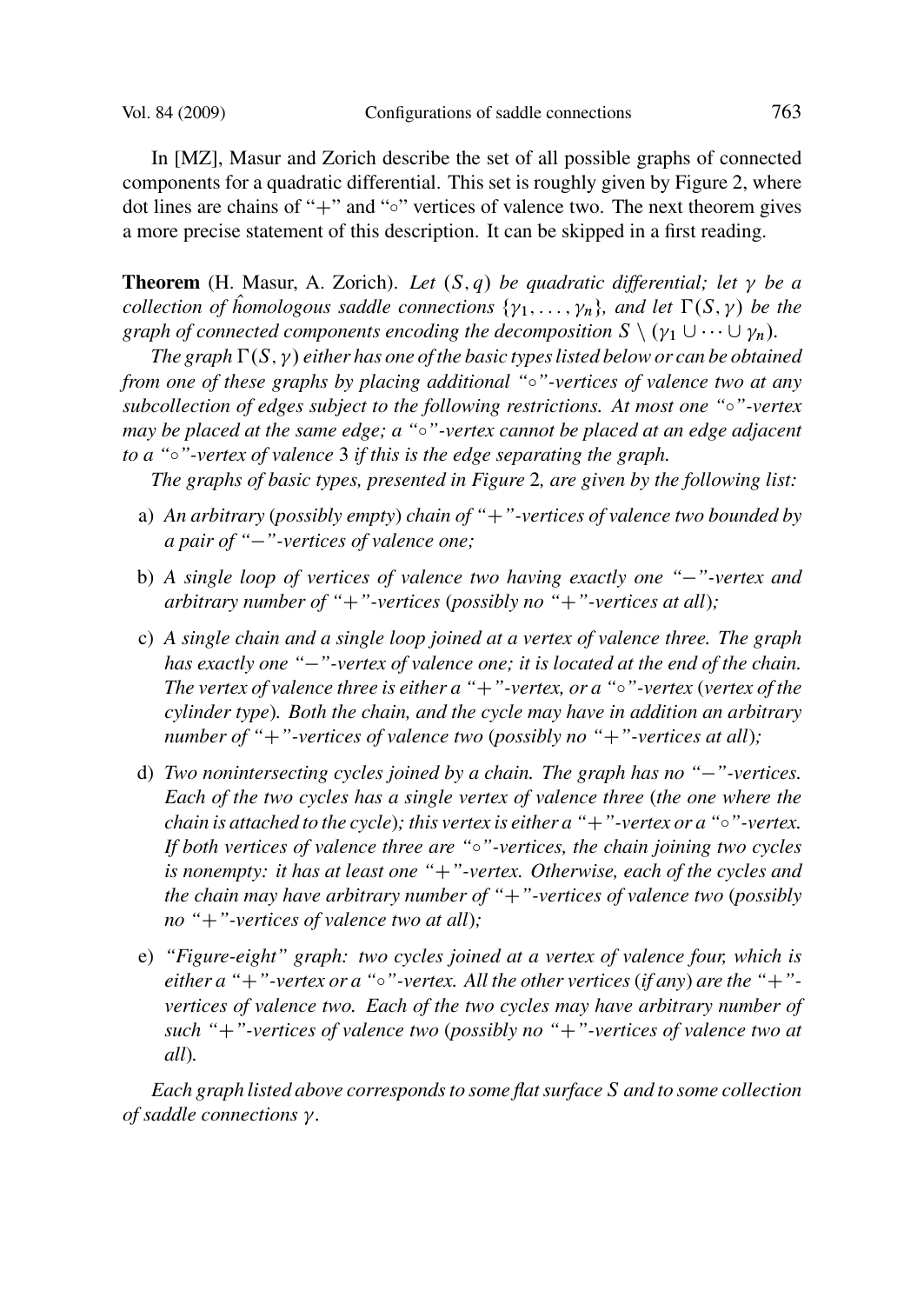<span id="page-7-0"></span>



b)









Figure 2. Classification of admissible graphs.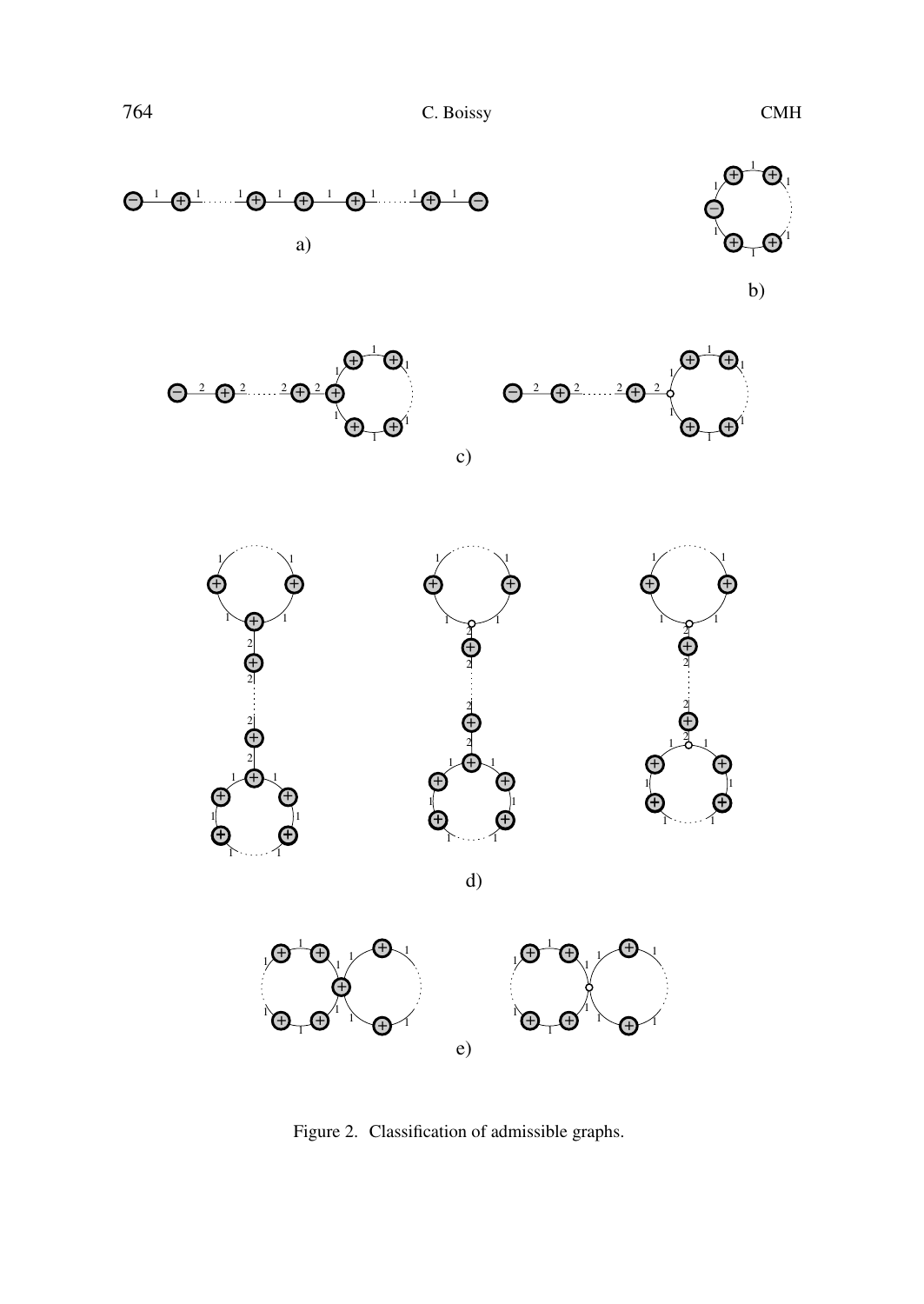**Remark 1.5.** Two homologous saddle connections are not necessary of the same length. The additional parameters 1 or 2 written along the vertices in Figure 2 represent the lengths of the saddle connections in the collection  $\gamma = {\gamma_1, \ldots, \gamma_s}$  after suitably rescaling the surface.

Each connected component of  $S \y$  is a non-compact surface which can be naturally compactified (for example considering the distance induced by the flat metric on a connected component of  $S \y$ , and the corresponding completion). We denote this compactification by  $S_j$ . We warn the reader that  $S_j$  might differ from the closure of the component in the surface S: for example, if  $\gamma_i$  is on the boundary of just one connected component  $S_i$  of  $S \ Y$ , then the compactification of  $S_i$  carries two copies of  $\gamma_i$  in its boundary, while in the closure of the corresponding connected component of  $S \ y$ , these two copies are identified. The boundary of each  $S_i$  is a union of saddle connections; it has one or several connected components. Each of them is homeomorphic to  $\mathbb{S}^1$  and therefore defines a cyclic order in the set of boundary saddle connections. Each consecutive pair of saddle connections for that cyclic order defines a *boundary singularity* with an associated angle which is a integer multiple of  $\pi$  (since the boundary saddle connections are parallel). The surface with boundary <sup>S</sup>i might have singularities in its interior. We call them *interior singularities*.

**Definition 1.6.** Let  $\gamma = {\gamma_1, \dots, \gamma_r}$  be a maximal collection of homologous saddle connections. Then a *configuration* is the following combinatorial data:

- The graph  $\Gamma(S, \gamma)$ .
- For each vertex of this graph, a permutation of the edges adjacent to the vertex (encodin[g the c](#page-34-0)yclic order of the saddle connections on each connected component of the boundary of  $S_i$ ).
- For each pair of [con](#page-9-0)secutive elements in that cyclic order, an integer  $k \ge 0$  such that the angle between the two corresponding saddle connections is  $(k + 1)\pi$ that the angle between the two corresponding saddle connections is  $(k + 1)\pi$ .<br>This integer will be referred as the *order of the houndary singularity* This integer will be referred as the *order of the boundary singularity*.
- For each  $S_i$ , a collection of integers corresponding to the orders of the interior singularities of  $S$ singularities of  $S_i$ .

Following [MZ], we will encode the permutation of the edges adjacent to each vertex by a *ribbon graph*.

**Example 1.7.** Figure 3 represents a configuration on a flat surface. The corresponding collection  $\{\gamma_1, \gamma_2, \gamma_3\}$  of homologous saddle connections decomposes the surface into three connected components. The first connected component  $\Theta$  has four interior singularities of order -1, and its boundary consists of a single saddle connection<br>with the corresponding boundary singularity of angle  $(2 + 1)\pi - 3\pi$ . The second with the corresponding boundary singularity of angle  $(2 + 1)\pi = 3\pi$ . The second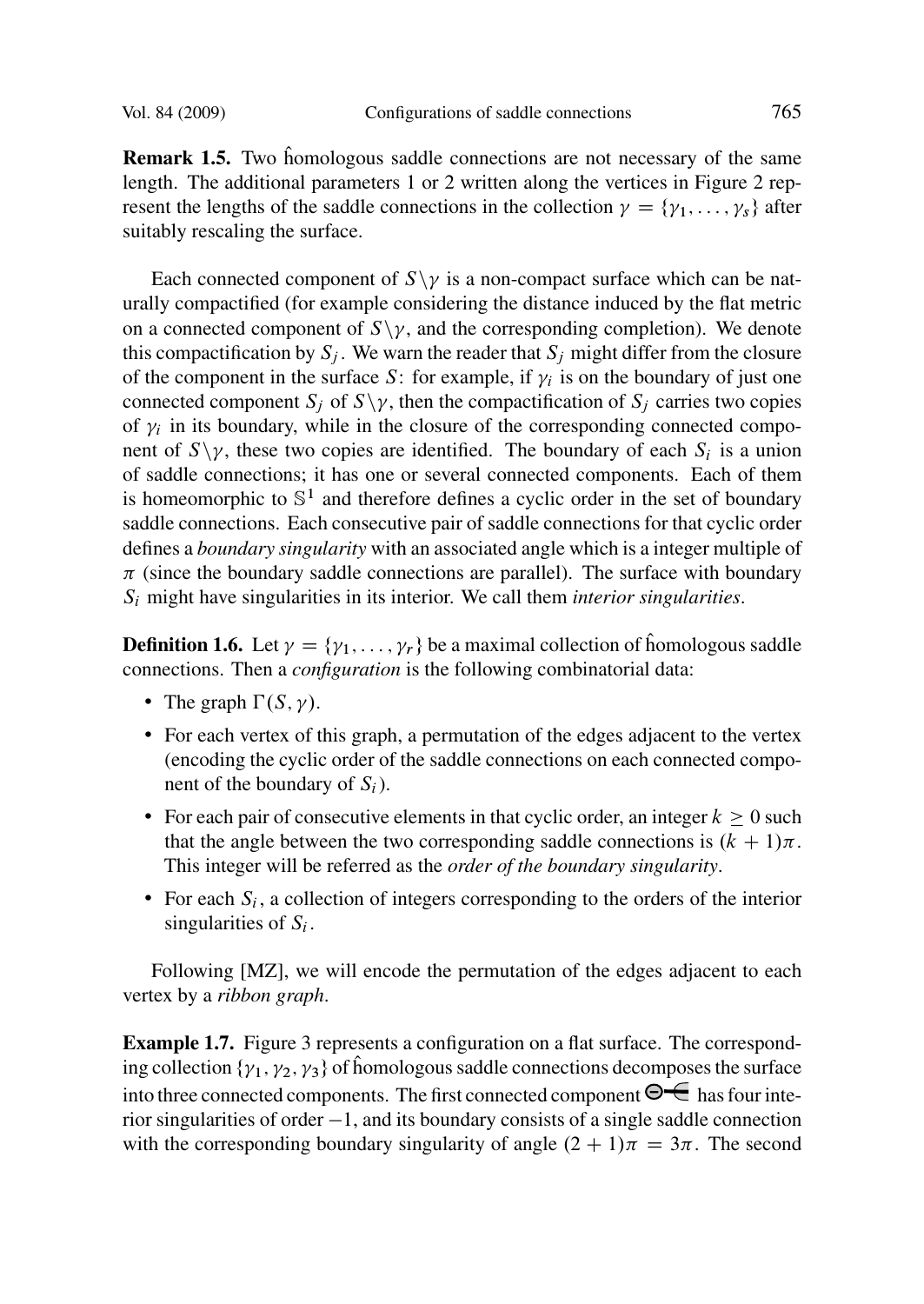<span id="page-9-0"></span>

Figure 3. An example of configuration.

connected component  $-\mathbf{C}$  has no interior singularities. It has two boundary components, one consisting of a single saddle connection with corresponding singularity of angle  $(2 + 1)\pi$ , and the other consists of a union of two saddle connections with<br>corresponding boundary singularities of angle  $(0 + 1)\pi$  and  $(2 + 1)\pi$ . The last corresponding boundary singularities of angle  $(0 + 1)\pi$  and  $(2 + 1)\pi$ . The last connected component  $-\bigoplus$  has no interior singularities, and admits two boundary components that consists each of a single saddle connection with corresponding boundary singularities of angles  $(2 + 1)\pi$ .<br>Figure 4 represents a flat surface with

Figure 4 represents a flat surface with a collection of three homologous saddle connections realizing this configuration.



Figure 4. Unfolded flat surface realizing configuration of Figure 3.

**Remark 1.8.** When describing the configuration of a collection of homologous saddle connections  $\gamma = {\gamma_1, \ldots, \gamma_r}$ , we will always assume that each saddle connection parallel to an element  $\gamma_i$  is actually homologous to  $\gamma_i$ . This condition is satisfied for a subset of full measure in the ambient stratum (see [MZ]).

**Remark 1.9.** A maximal collection of homologous saddle connections and the associated configuration persist under any small deformation of the flat surface inside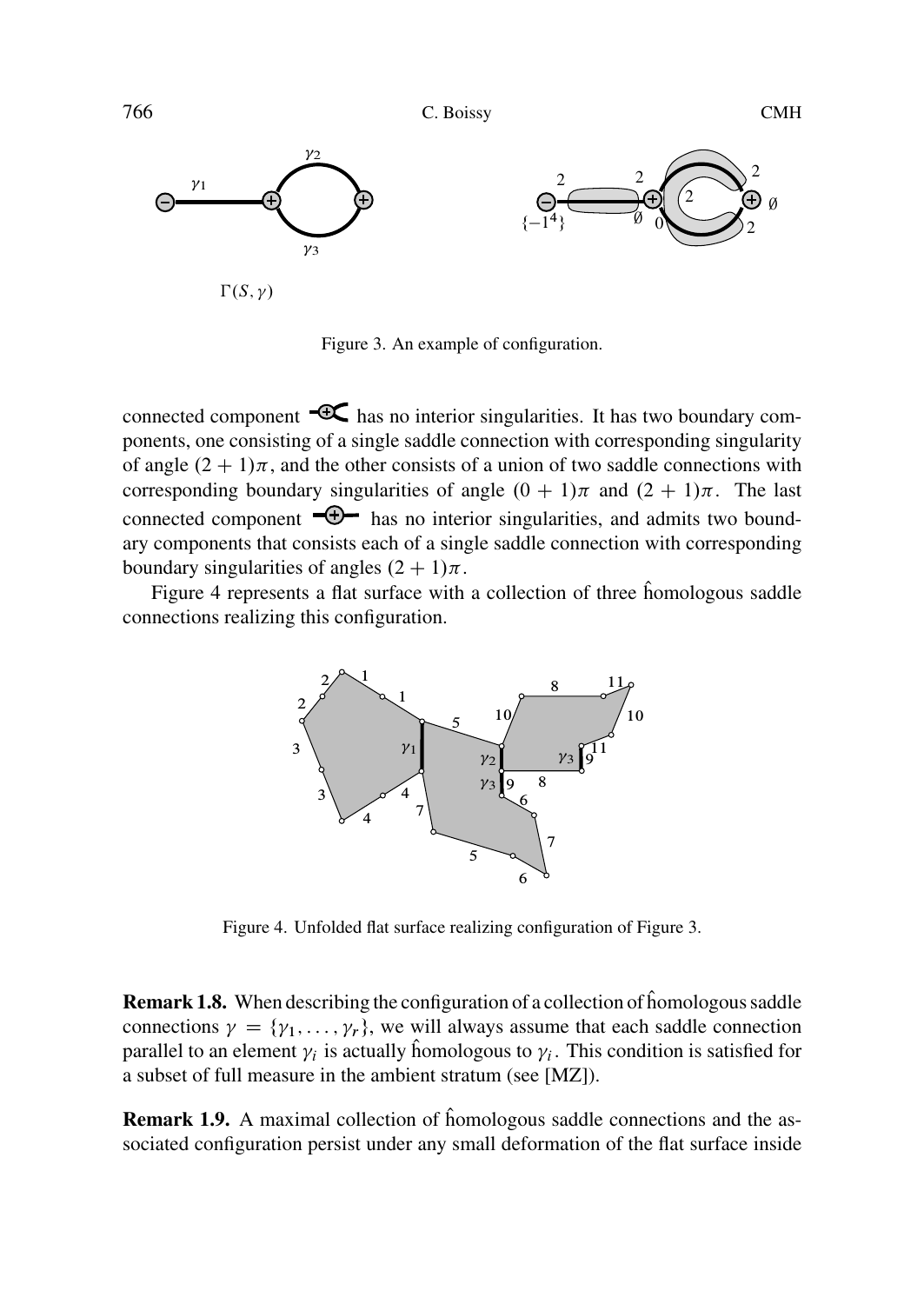<span id="page-10-0"></span>

the ambient stratum. They also persist under the well know  $SL(2,\mathbb{R})$  action on the stratum which is ergodic with respect to the Lebesgue measure  $\mu$  (see [M], [V1], [V2]). Hence, every admissible configuration that exists in a connected component is realized in almost all surfaces of that component. Furthermore, the number of collections realizing a given configuration in a generic surface has quadratic asymptotics (see [EM]).

#### **2. Configurations for the Riemann sphere**

In this section we describe all admissible configurations of homologous saddle connections that arise on  $\mathbb{CP}^1$ . To avo[id co](#page-34-0)nfusion of notation, we specify the following convention: we denote by  $\{k_1^{\alpha_1}, \ldots, k_r^{\alpha_r}\}$  the set with multiplicities  $\{k_1, k_1, \ldots, k_r\}$ ,<br>where  $\alpha_i$  is the multiplicity of  $k_i$ . We assume that  $k_i \neq k_j$  for  $i \neq i$ . For example where  $\alpha_i$  is the multiplicity of  $k_i$ . We assume that  $k_i \neq k_j$  for  $i \neq j$ . For example the notation  $\mathcal{Q}(1^2, -1^6)$  means  $\mathcal{Q}(1, 1, -1, -1, -1, -1, -1)$ .<br>Let  $\mathcal{Q}(L^{\alpha_1}, L^{\alpha_r}, -1^s)$  be a stratum of quadratic differential

Let  $\mathcal{Q}(k_1^{\alpha_1}, \ldots, k_r^{\alpha_r}, -1^s)$  be a stratum of quadratic differentials on  $\mathbb{CP}^1$  different  $n \mathcal{Q}(-1^4)$ . We give in the next example four families of admissible configurations from  $\mathcal{Q}(-1^4)$ . We give in the next example four families of admissible configurations for this stratum. In the next example,  $\chi$  is always assumed to be a maximal collection for this stratum. In the next example,  $\gamma$  is always assumed to be a maximal collection of homologous saddle connections. We give in Table 1 the corresponding graphs ˆ and "topological pictures". The existence of each of these configurations is a direct consequence of Main Theorem of [MZ].

**Example 2.1.** a) Let  $\{k, k'\} \subset \{k_1^{\alpha_1}, \ldots, k_r^{\alpha_r}, -1^s\}$  be an unordered pair of integers with  $(k, k') \neq (-1, -1)$ . The set v consists of a single saddle connection joining a with  $(k, k') \neq (-1, -1)$ . The set  $\gamma$  consists of a single saddle connection joining a singularity of order k to a distinct singularity of order k' singularity of order  $k$  to a distinct singularity of order  $k'$ .

b) Let  $\{a_1, a_2\}$  be an unordered pair of positive integers such that  $a_1 + a_2 = k \in$  $\{k_1, \ldots, k_r\}$  (with  $k \neq 1$ ), and let  $A_1 \sqcup A_2$  be a partition of  $\{k_1^{\alpha_1}, \ldots, k_r^{\alpha_r}\}\{k\}$ .<br>The set y consists of a simple saddle connection that decomposes the sphere into two The set  $\gamma$  consists of a simple saddle connection that decomposes the sphere into two one-holed spheres  $S_1$  and  $S_2$ , such that each  $S_i$  has interior singularities of positive order given by  $A_i$  and  $s_i = (\sum_{a \in A_i} a) + a_i + 2$  poles, and has a single boundary singularity of order  $a_i$ . singularity of order  $a_i$ .

c) Let  $\{a_1, a_2\} \subset \{k_1^{\alpha_1}, \ldots, k_r^{\alpha_r}\}$  be an unordered pair of integers. Let  $A_1 \sqcup A_2$ <br>a partition of  $\{k_1^{\alpha_1}, \ldots, k_r^{\alpha_r}\}$  and The set  $\nu$  consists of two closed saddle be a partition of  $\{k_1^{\alpha_1}, \ldots, k_r^{\alpha_r}\} \setminus \{a_1, a_2\}$ . The set  $\gamma$  consists of two closed saddle connections that decompose the sphere into two one-holed spheres  $S_1$  and  $S_2$  and a connections that decompose the sphere into two one-holed spheres  $S_1$  and  $S_2$  and a cylinder, and such that each  $S_i$  has interior singularities of positive orders given by  $A_i$  and  $s_i = (\sum_{a \in A_i} a) + a_i + 2$  poles and has a boundary singularity of order  $a_i$ .

d) Let  $k \in \{k_1,\ldots,k_r\}$ . The set  $\gamma$  is a pair of saddle connections of different lengths, and such that the largest one starts and ends from a singularity of order  $k$ and decompose the surface into a one-holed sphere and a "half-pillowcase", while the shortest one joins a pair of poles and lies on the other end of the half-pillowcase.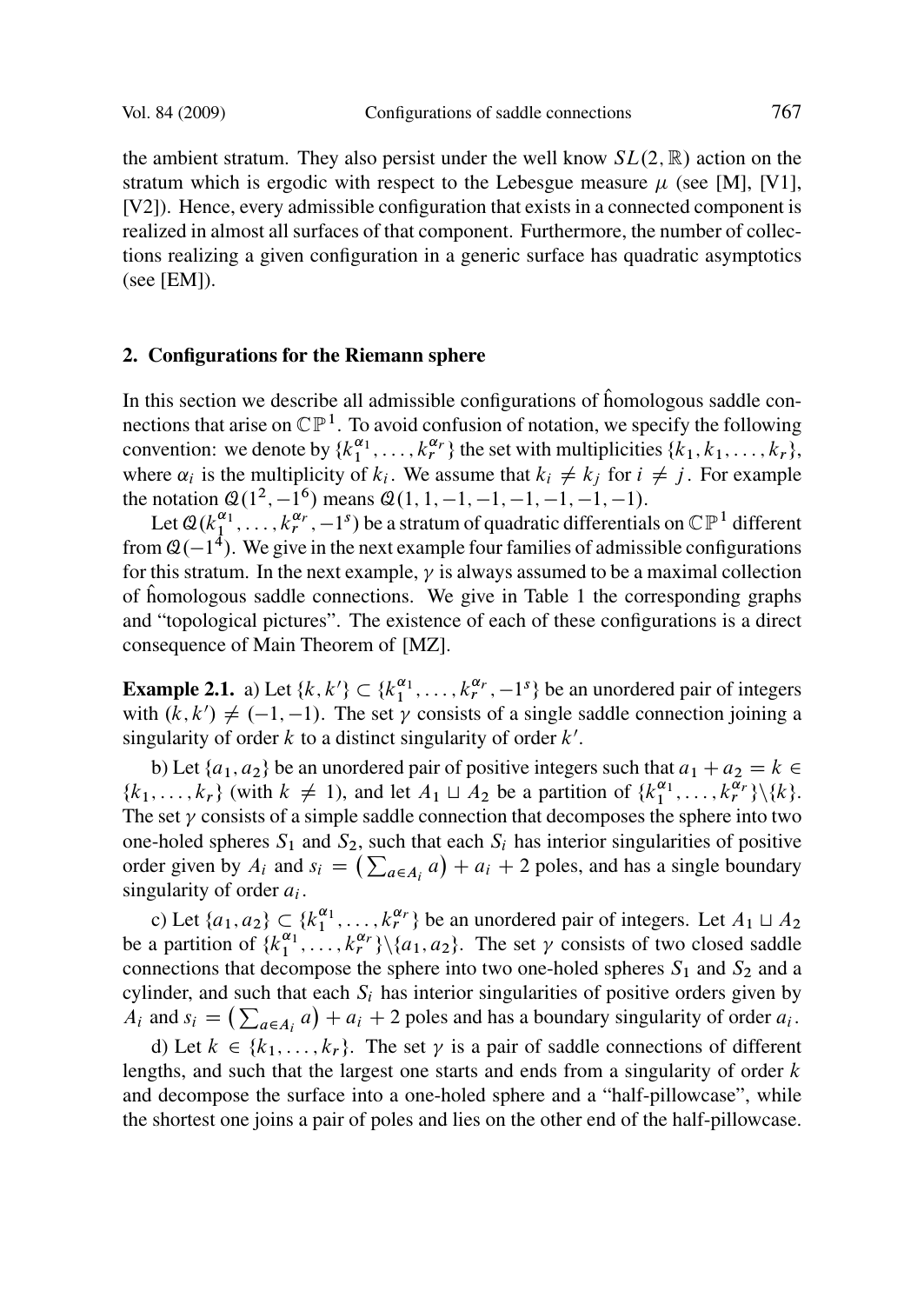

Table 1. Configurations in genus zero.

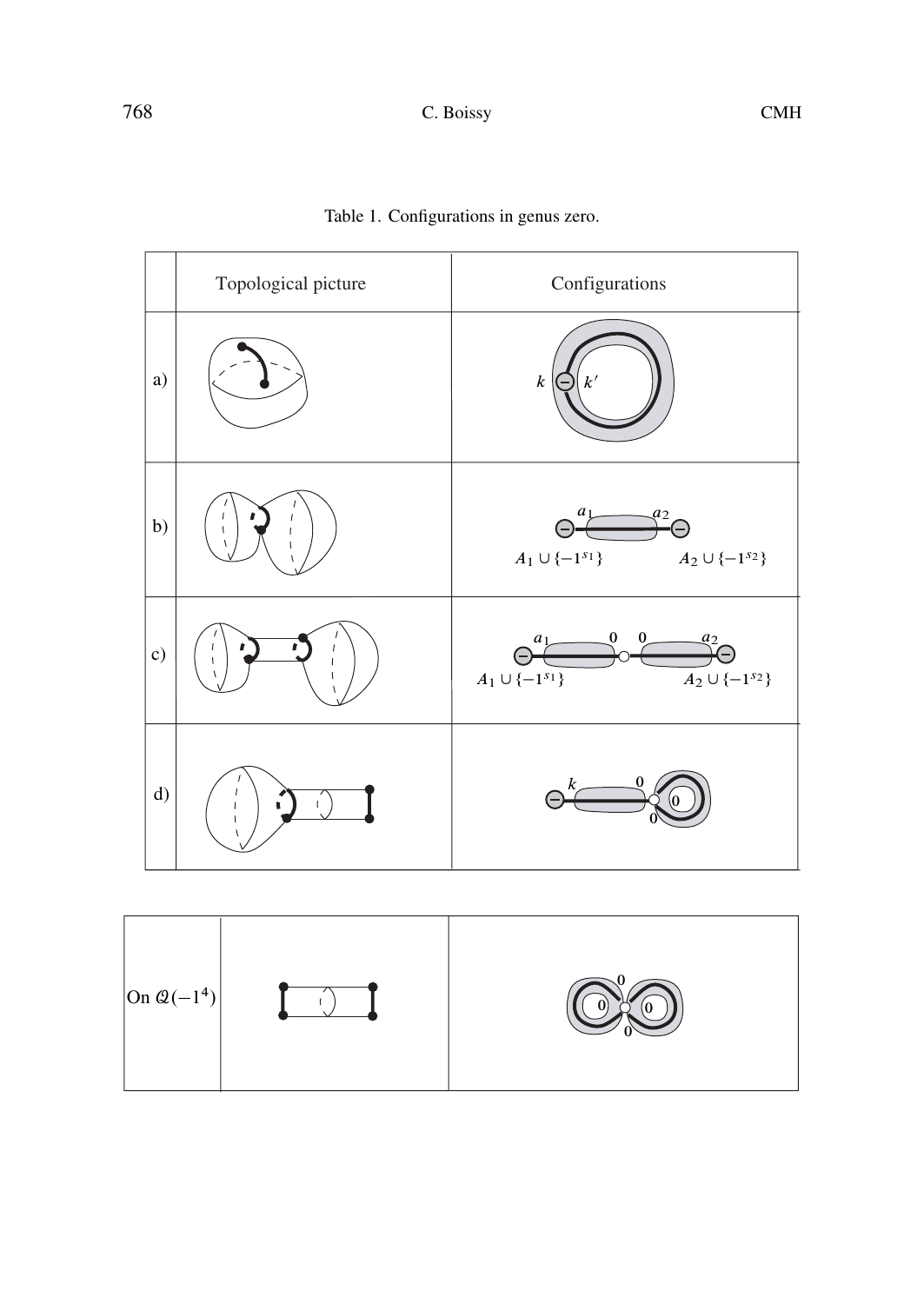<span id="page-12-0"></span>

**Theorem 2.2.** Let  $\mathcal{Q}(k_1^{\alpha_1}, \ldots, k_r^{\alpha_r}, -1^s)$  be a stratum of quadratic differentials on  $\mathbb{CP}^1$  different from  $\mathcal{Q}(-1^4)$  and such that  $k_1 \neq 0$  for all i, and let y be a maximal  $\mathbb{CP}^1$  different from  $\mathcal{Q}(-1^4)$  and such that  $k_i \neq 0$  for all i, and let  $\gamma$  be a maximal<br>collection of homologous saddle connections on a flat surface in this stratum. Then *collection of homologous saddle connections on a ˆ flat surface in this stratum. Then all possible configurations for*  $\gamma$  are the ones described in Example 2.1.

**Remark 2.3.** The hypothesis  $k_i \neq 0$  appears here for simplicity. The possible configurations for a collection of saddle connections in a flat surface of genus zero that contains marked point are easily deduced from Theorem 2.2.

We first start with several preliminary lemmas which are applicable to flat surfaces of arbitrary genus. Let S be a generic flat surface of genus  $g > 0$  in some stratum of quadratic differentials, and let  $\gamma$  be a maximal collection of homologous saddle connections on it. Taking the natural compactification of each connected component of  $S \backslash \gamma$ , we get a collection  $\{S_i\}_{i \in I}$  of compact surfaces with boundaries. The boundary of each  $S_i$  is topologically a union of disjoint circles. We can glue a disc to each connected component of the boundary of  $S_i$  and get a closed surface  $\overline{S}_i$ ; we denote by  $g_i$  the genus of  $S_i$ .

# **Lemma 2.4.** Let g be the genus of S, then  $g \ge \sum_{i \in I} g_i$ .

*Proof.* For each  $S_i$ , we consider a collection of paths  $(c_{i,1},...,c_{i,2g_i})$  of  $S_i$  that represent a symplectic basis of  $H_1(\overline{S}_i, \mathbb{R})$  and that avoid the boundary of  $S_i$ . When we glue the  $\{S_i\}$  together, the  $c_{i,j}$  provides a collection of cycles of  $H_1(S,\mathbb{R})$ . It forms a symplectic family because two paths arising from two different surfaces do not intersect each other. Therefore we get a free family of  $H_1(S, \mathbb{R})$ , thus:

$$
2g = \dim(H_1(S, \mathbb{R})) \ge \sum_{i \in I} \dim(H_1(\overline{S}_i, \mathbb{R})) = \sum_{i \in I} 2g_i.
$$

**Remark.** In the appendix, we will improve Lemma 2.4 and give an exact formula in terms of the graph  $\Gamma(S, \gamma)$  and the ribbon graph.

# **Lemma 2.5.** *If*  $S_{i0}$  *is not a cylinder and has trivial holonomy, then*  $g_{i0} > 0$ *.*

*Proof.* Recall that the initial collection of homologous saddle connections is assumed to be maximal, therefore there are no interior saddle connections homologous to any boundary saddle connection. Let  $\{k_1,\ldots,k_s\}$  be the orders of the interior conical singularities of  $S_{i_0}$  and  $\{l_1,\ldots,l_{s'}\}$  be the orders of the boundary singularities. Let X be the closed flat surface obtained by gluing  $S_{i0}$  and a copy of itself taken with opposite orientation along their boundaries. If  $m$  denotes the number of connected components of the boundary of  $S_{i_0}$  and  $g_X$  denotes the genus of X, one can see that  $g_X = 2g_{i_0} +$  $m-1$ . The singularities of X are of orders  $\{k_1,\ldots,k_s,k_1,\ldots,k_s,2l_1,\ldots,2l_{s'}\}.$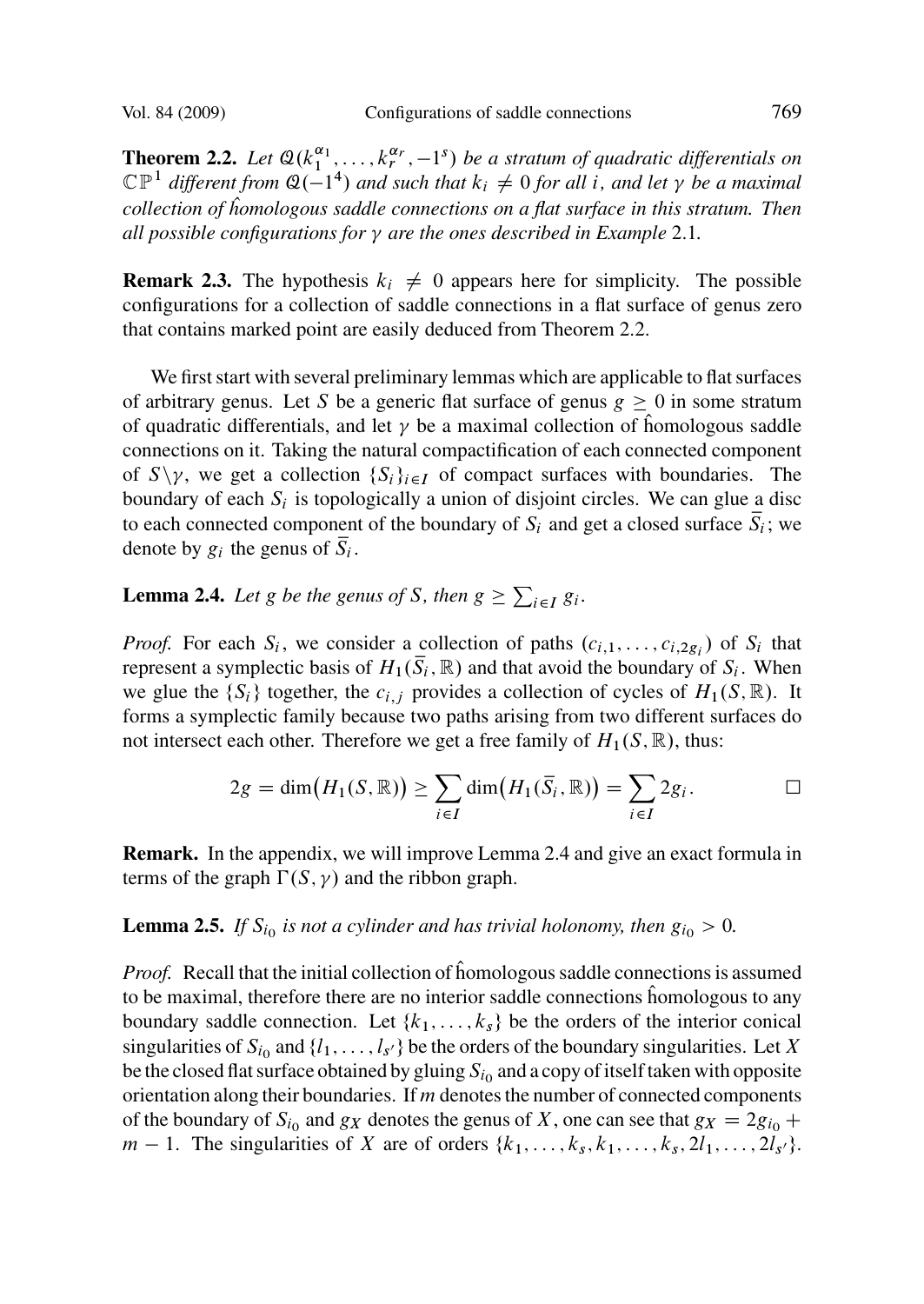Furthermore,  $k_i$ ,  $l_i$  are nonnegative integers since X has trivial holonomy. Applying the Gauss–Bonnet formula for quadratic differentials, one gets:

$$
gx = 1 + \sum_{j=1}^{s} \frac{k_j}{2} + \sum_{i=1}^{s'} \frac{l_i}{2} = 2g_{i_0} + m - 1
$$

which obviously gives

$$
2g_{i_0} \ge 2 - m + \sum_{i=1}^{s'} \frac{l_i}{2}.
$$

To conclude, we need few elementary remarks (which are already written in [MZ]) about the order of the conical singularities of the boundary:

a) If a connected component of the boundary is just a single saddle connection, then the corresponding angle cannot be  $\pi$  otherwise the saddle connection would then be a boundary component of a cylinder. Then the other boundary component of that cylinder would be a saddle connection homologous to the previous one (see remark 1.8). So  $S_i$  would be that cylinder contradicting the hypothesis. Furthermore, the holonomy of a path homotopic to the saddle connection is trivial if and only if the conical angle of the boundary singularity is an odd multiple of  $\pi$ .

Therefore that angle is greater than or equal to  $3\pi$ , and hence, the corresponding order  $l_i$  of the boundary singularity has order at least 2.

b) If a connected component of the boundary is given by two saddle connections, then as before, the two corresponding conical angles cannot be both equal to  $\pi$  (otherwise  $S_i$  would be a cylinder) and are of the same parity (otherwise  $S_i$ <br>would have nontrivial halonomy) would have nontrivial holonomy).

Now we complete the proof of the lemma. We recall that the vertex corresponding to  $S_{i_0}$  in  $\Gamma(S, \gamma)$  is of valence at most four, and hence  $m \leq 4$ . The case  $m = 1$  is trivial. If  $m = 2$  then there is a connected component of the boundary of  $S_{i<sub>0</sub>}$  with one or two saddle connections. In both cases, the remarks a) and b) imply that  $S_{i_0}$ admits a boundary singularity of order  $l_1 > 0$ , and therefore  $2g_{i_0} \ge l_{1/2} > 0$ .

If  $m \in \{3, 4\}$ , then there are at least two boundary components that consist of a single saddle connection. From remark a), this implies that  $S_{i0}$  admits two boundary singularities  $l_1$  and  $l_2$  of order greater than or equal to two. Applying remarks a) and b) on the other boundary components, we show that  $S_{i0}$  admits at least an other boundary singularity of order  $l_3 > 0$ . Therefore

$$
2g_{i_0} > 2 - m + l_1/2 + l_2/2 \ge 4 - m \ge 0.
$$

Finally,  $g_{i_0} > 0$  and the lemma is proven.  $\Box$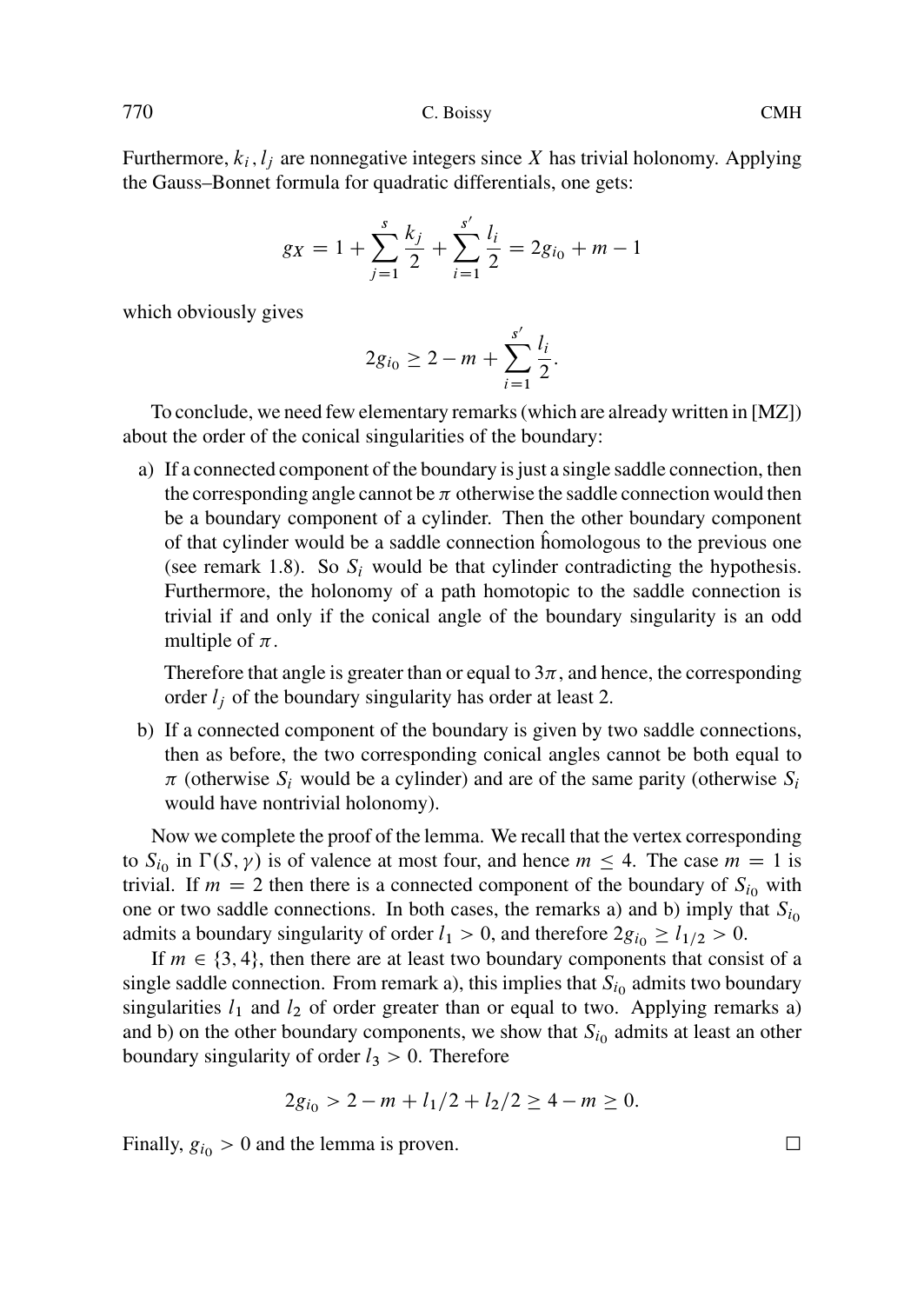Now, we describe all the possible configurations when the genus  $g$  of the surface is zero.

*Proof of Theorem* 2.2. It follows from Lemmas 2.4 and 2.5 that  $\Gamma(S, \gamma)$  has no "+" components. Furthermore, a loop of the graph  $\Gamma(S, \gamma)$  cannot have any cylinder since this would add a handle to the surface. Now using the description from [MZ] of admissible graphs (see Figure 2), we can list all possible graphs. For each graph we now describe the corresponding admissible configurations.

a) *A single "*-" *vertex of valence two and an edge joining it to itself.* This represent two possible cases: either the boundary of the closure of  $S \ y$  has two can represent two possibl[e ca](#page-9-0)ses: either the boundary of the closure of  $S \ y$  has two connected components, or it has only one. In the first case each connected component of the boundary is a single saddle connection. Gluing these two boundary components together adds a handle to the surface. So this case does not appear for genus zero. In the other case, the single boundary component consists of two saddle connections. The surface S is obtained after gluing these two saddle connections, so  $\gamma$  consists of a single saddle connection  $\gamma_1$  joining a singularity of order k to a distinct singularity of order k'. If k and k' were both equal to  $-1$ , then  $\gamma_1$  would bound a cylinder. Then the other end of that cylinder would consist of one or several saddle connections parallel other end of that cylinder would consist of one or several saddle connections parallel to  $\gamma_1$ . Because of remark 1.8, these saddle connections would be in the collection  $\gamma$ , which is a contradiction.

b) *Two "*-" vertices of valence one joined by a single edge. That means that  $\gamma$  sits of a single closed saddle connection  $\gamma$ , which separates the surface in two consists of a single closed saddle connection  $y_1$  which separates the surface in two parts. We get an unordered pair  $\{S_1, S_2\}$  of one-holed spheres with boundary singularities of angles  $(a_1 + 1)\pi$  and  $(a_2 + 1)\pi$  correspondingly. The saddle connection<br>of the initial surface is adjacent to a singularity of order  $a_1 + a_2 = k$ . None of the q. of the initial surface is adjacent to a singularity of order  $a_1 + a_2 = k$ . None of the  $a_i$ is null otherwise the saddle connection would bound a cylinder, and there would exist a saddle connection homologous to  $\gamma_1$  on the other boundary component of this cylinder.

Now considering the interior singularities of positive order of  $S_1$  and  $S_2$  respectively, this defines a partition  $A_1 \sqcup A_2$  of  $\{k_1^{\alpha_1}, \ldots, k_r^{\alpha_r}\} \setminus \{k\}$ . Each  $S_i$  also have  $s_i$  poles, with  $s_i \perp s_i = s$ . If we decompose the boundary saddle connection of S. poles, with  $s_1 + s_2 = s$ . If we decompose the boundary saddle connection of  $S_i$ in two segments starting from the boundary singularity, and glue together these two segments, we then get a closed flat surface with  $A_i \sqcup \{a_1 - 1, -1\} \sqcup \{-1^{s_i}\}$  for the order of the singularities. The Gauss-Bonnet theorem implies: order of the singularities. The Gauss–Bonnet theorem implies:

$$
\left(\sum_{a\in A_i}a\right)+a_1-2-s_i=-4.
$$

c) *Two "*—" vertices of valence one and a "<sup>o</sup>" vertex of valence 2. This case is logous to the previous one analogous to the previous one.

d) *A* "-" vertex of valence one, joined by an edge to a valence three "0" vertex<br>Lan edge joining the "0" vertex to itself. The "-" vertex represents a one-holed and an edge joining the "<sup>o</sup>" vertex to itself. The "-" vertex represents a one-holed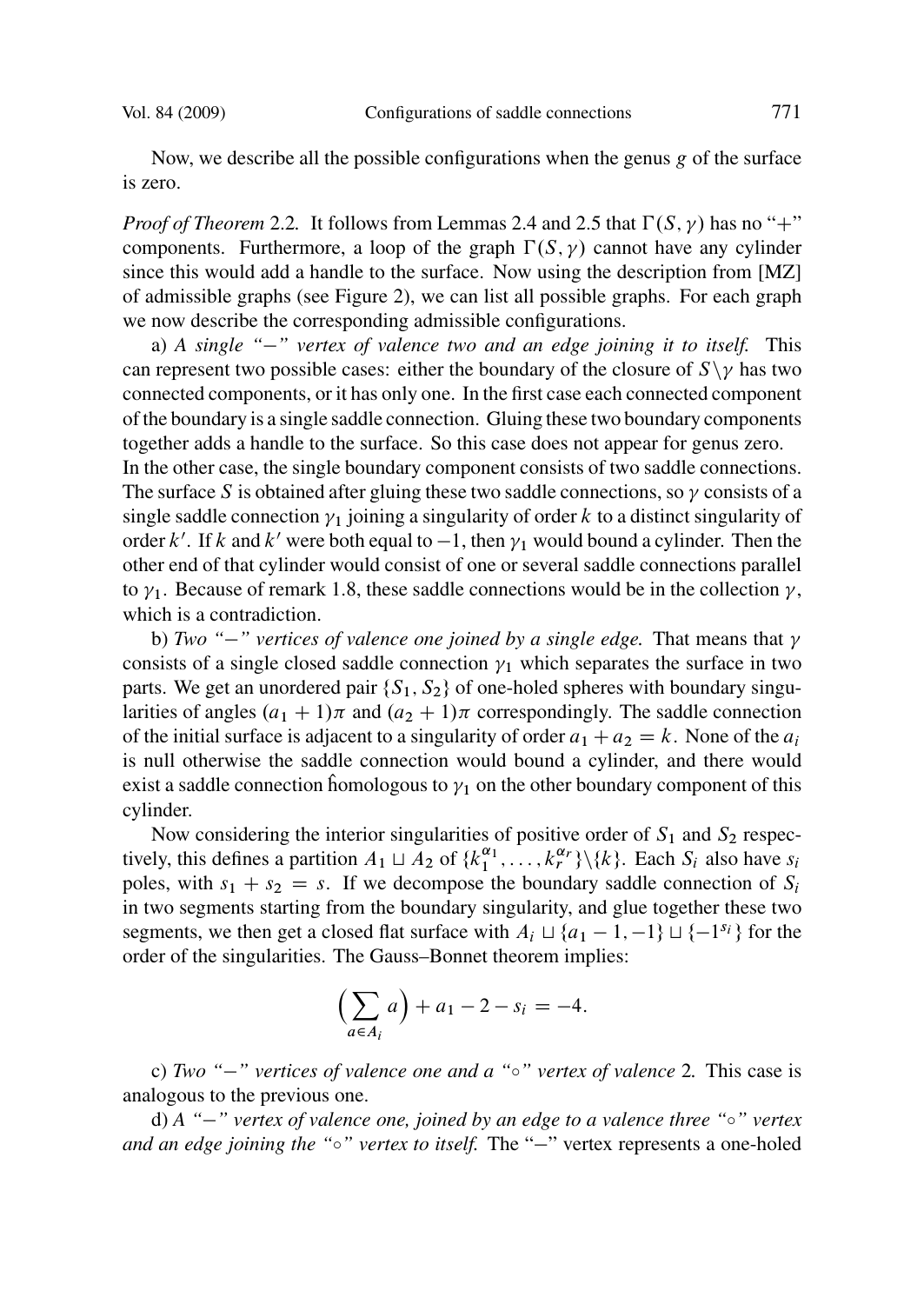<span id="page-15-0"></span>sphere. It has a single boundary component which is a closed saddle connection. The cylinder has two boundary components of equal lengths. One has two saddle connections of length 1 (after normalization) the other component has a single saddle connection of length 2. So, the only possible configuration is obtained by gluing the two saddle connections of length 1 together (creating a "half-pillowcase") and gluing the other one with the boundary of the "-" component. The boundary singularity of<br>the "-" component has an angle of  $(k+2-1)\pi$  (equivalently has order k) for some the "-" component has an angle of  $(k + 2 - 1)\pi$  (equivalently, has order k) for some  $k \in \{k, \ldots, k\}$  $k \in \{k_1,\ldots,k_r\}.$ 

e)*A* valence four " $\circ$ " vertex with two edges joining the vertex to itself. The cylinder has two boundary components, each of them is composed of two saddle connections. All the saddle connections have the same length. If we glue a saddle connection with one of the other connected component of the boundary, we get a flat torus, which has trivial holonomy and genus greater than zero. So, we have to glue each saddle connection with the other saddle connection of its boundary component. That means that we get a (twisted) "pillowcase" and the surface belongs to  $\mathcal{Q}(-1, -1, -1, -1)$ .

In each of the first [four](#page-33-0) cases, the surface necessary has a singularity of order at least one. So, they cannot appear in  $\mathcal{Q}(-1, -1, -1, -1)$ , which means that the fifth case is the only possibility in that stratum case is the only possibility in that stratum.  $\Box$ 

## **3. Configurations for hyperelliptic connected components**

In this section, we describe the configurations of homologous saddle connections in a hyperelliptic connected component. We first reformulate Lanneau's description of such components, see [L1].

**Theorem** (E. Lanneau). *The hyperelliptic connected components are given by the following list:*

- (1) *The subset of surfaces in*  $\mathcal{Q}(k_1, k_1, k_2, k_2)$ *, that are a double covering of a surface in*  $\mathcal{Q}(k_1, k_2, -1^s)$  *ramified over s poles. Here*  $k_1$  *and*  $k_2$  *are odd,*<br> $k_1 \ge -1$  and  $k_2 \ge 1$  and  $k_1 + k_2 - s = -4$ .  $k_1 \ge -1$  and  $k_2 \ge 1$ , and  $k_1 + k_2 - s = -4$ .
- (2) *The subset of surfaces in*  $\mathcal{Q}(k_1, k_1, 2k_2 + 2)$ *, that are a double covering of a surface in*  $\mathcal{Q}(k_1, k_2, -1^s)$  *ramified over s poles and over the singularity of order*<br>*k<sub>2</sub>* Here *k<sub>2</sub>* is odd and *k<sub>2</sub>* is event  $k_1 \ge -1$  and  $k_2 \ge 0$  and  $k_1 + k_2 - s = -4$  $k_2$ . Here  $k_1$  *is odd and*  $k_2$  *is even,*  $k_1 \ge -1$  *and*  $k_2 \ge 0$ *, and*  $k_1 + k_2 - s = -4$ .
- (3) *The subset of surfaces in*  $\mathcal{Q}(2k_1 + 2, 2k_2 + 2)$ *, that are a double covering of a* surface in  $\mathcal{Q}(k_1, k_2, -1^s)$  ramified over all the singularities. Here  $k_1$  and  $k_2$ <br>are event  $k_1 \geq 0$  and  $k_2 \geq 0$  and  $k_1 + k_2 = s = -4$ *are even,*  $k_1 \ge 0$  *and*  $k_2 \ge 0$ *, and*  $k_1 + k_2 - s = -4$ *.*

Taking a double covering of the configurations arising on  $\mathbb{CP}^1$ , one can deduce configurations for hyperelliptic components. This leads to the following theorem: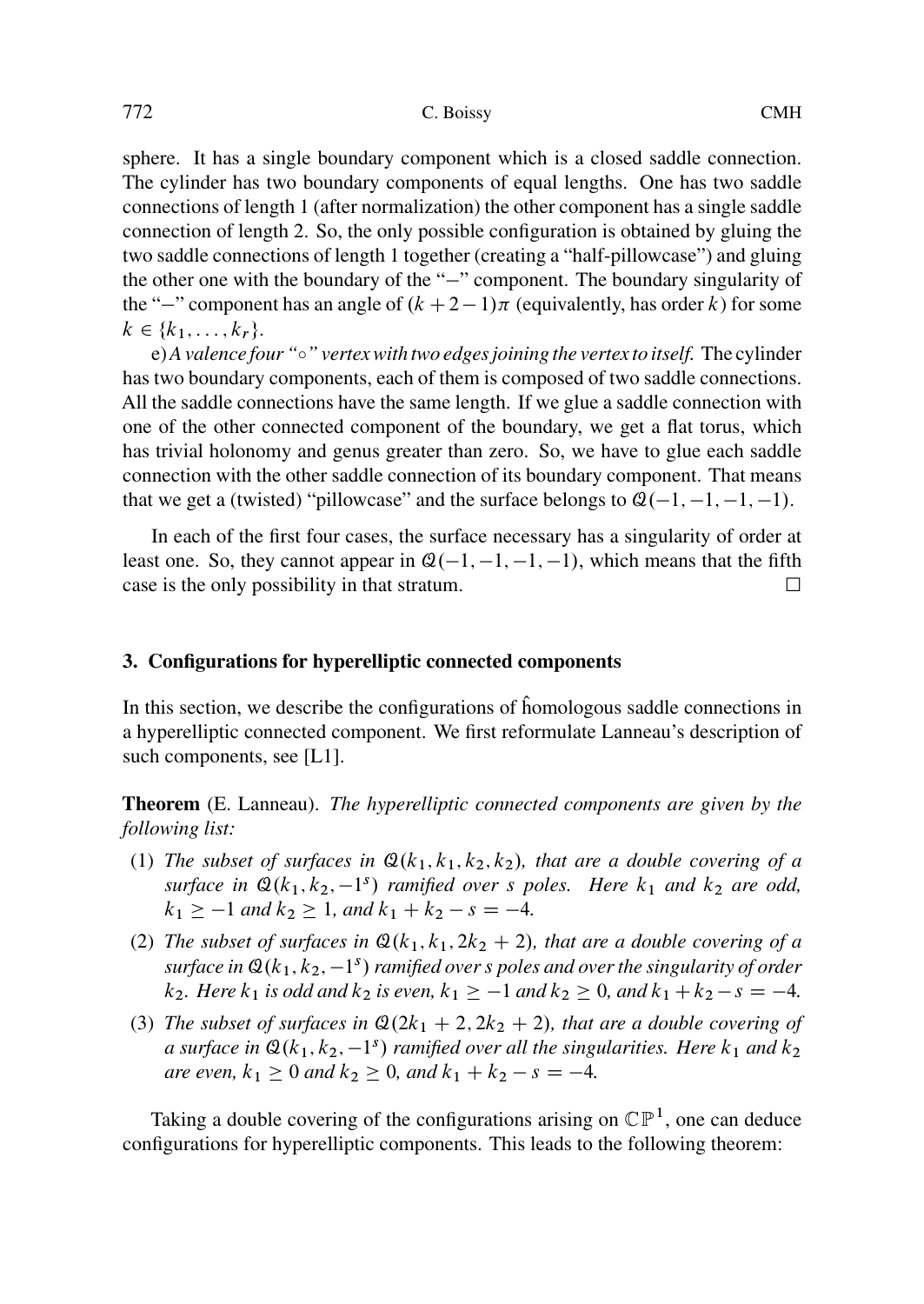**Theorem 3.1.** *In the notations of the classification theorem above, the admissible configurations of homologous saddle connections for hyperelliptic connected com- ˆ ponents are given by Tables* 2*,* 3*,* 4 *and* 5*. No other configuration can appear.*

**Remark 3.2.** Integer parameters  $k_1, k_2 \ge -1$  in T[abl](#page-18-0)es 2, 3, 4 are allowed to take values  $-1$  and 0 as soon as this does not contradict explicit restrictions. In Table 5, we<br>list several additional configurations which appear only when at least one of  $k_1, k_2$  is list several additional configurations which appear only when at least one of  $k_1, k_2$  is equal to zero.

**Remark 3.3.** In the description of configurations for the hyperelliptic connected component  $\mathcal{Q}^{\text{hyp}}(k_1, k_1, k_2, k_2)$  with  $k_1 = k_2$ , the notation  $k_i, k_i$  (*resp.*  $k_j, k_j$ ) still represents the orders of a pair of singularities that are *interchanged* by the hyperelliptic involution. For example in a generic surface in the hyperelliptic component  $\mathcal{Q}^{\text{hyp}}(k, k, k, k)$ , for  $k \geq 1$ , the second line of Table 3 means that, between any pair of singularities that are interchanged by the hyperelliptic involution on  $S$ , there exists a saddle connection with no other saddle connections homologous to it. But if  $\gamma$  is a saddle connection between two singularities that are not interchanged by the involution  $\tau$ , then  $\tau(\gamma)$  is a saddle connection homologous to  $\gamma$  (see bel[ow\),](#page-4-0) and which is different from  $\gamma$ .

*Proof.* Let  $\mathcal{Q}^{\text{hyp}}$  be a hyperelliptic connected component as in the list of the previous theorem and  $\mathcal{Q} = \mathcal{Q}(k_1, k_2, -1^s)$  the corresponding stratum on  $\mathbb{CP}^1$ . The projection  $p : \tilde{S} \to \tilde{S}/\tau = S$ , where  $\tilde{S} \in \mathcal{Q}^{\text{hyp}}$  and  $\tau$  is the corresponding hyperelliptic  $p : \tilde{S} \to \tilde{S}/\tau = S$ , where  $\tilde{S} \in \mathcal{Q}^{\text{hyp}}$  and  $\tau$  is the corresponding hyperelliptic involution, induces a covering from  $\mathcal{Q}^{\text{hyp}}$  to  $\mathcal{Q}$ . This is not necessarily a one-to-one map because there might be a choice of the ramification points on  $\mathbb{CP}^1$ . But if we fix the ramification points, there is a locally one-to-one correspondence.

Recall that theorem of Masur and Zorich cited after Definition 1.1 says that two saddle connections are homologous if and only if the ratio of their length is constant under any small perturbation of the surface inside the ambient stratum. Therefore, two saddle connection[s i](#page-17-0)n  $\tilde{S} \in \mathcal{Q}^{hyp}$  are homologous if and only if the corresponding saddle connections in S are homologous. Hence the image under  $p$  of a maximal collection  $\tilde{\gamma}$  of homologous saddle connections on  $\tilde{S}$  is a collection  $\gamma$  of homologous saddle connections on S. Note that  $\gamma$  is not necessary maximal since the preimage of a pole by p is a marked point on  $\tilde{S}$  and we do not consider saddle connections starting from a marked point. However, we can deduce *all* configurations for  $\mathcal{Q}^{\text{hyp}}$ from the list of configurations for Q.

We give details for a few configurations, the other ones are similar and the proofs are left to the reader.

*First line of Table* 2: the configuration for  $Q = Q(k_1, k_2, -1^s)$  corresponds to nate saddle connection  $\chi$  on a surface S that joins a singularity  $P_s$  of degree a single saddle connection  $\gamma$  on a surface S that joins a singularity  $P_1$  of degree  $k_1$  to the distinct singularity  $P_2$  of degree  $k_2$ . The double covering is ramified over  $P_2$  but not over  $P_1$ . Therefore, the preimage of  $\gamma$  in  $\tilde{S}$  is a pair  $\{\tilde{\gamma}_1, \tilde{\gamma}_2\}$  of saddle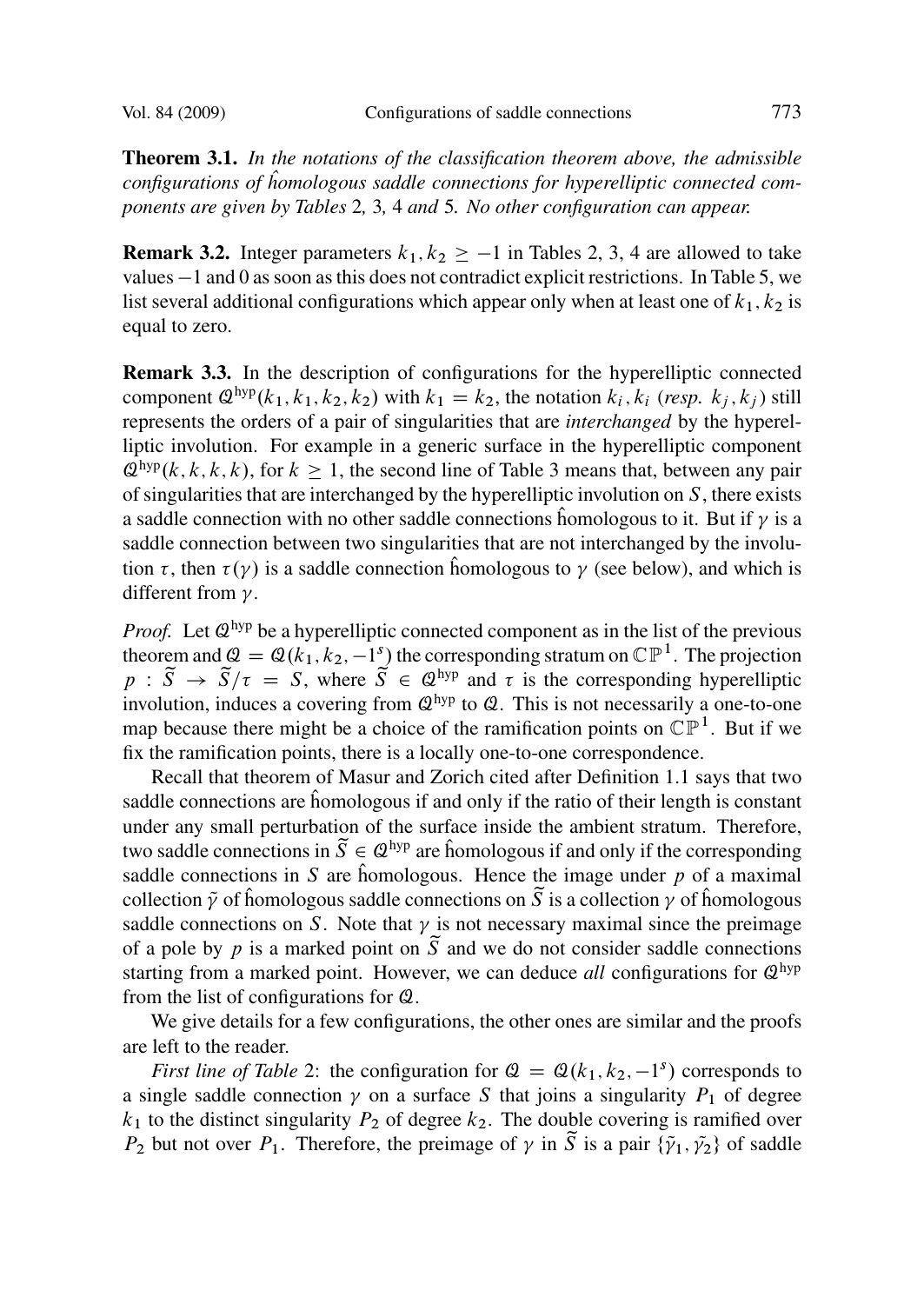<span id="page-17-0"></span>

| $\mathcal{Q}(k_1,k_2,-1^s) \quad (\mathbb{CP}^1)$                                                           | $k_1$ odd<br>$\mathcal{Q}^{\text{hyp}}(k_1,k_1,2k_2+2)$<br>$k_2$ even                       |                                                                                                          |  |
|-------------------------------------------------------------------------------------------------------------|---------------------------------------------------------------------------------------------|----------------------------------------------------------------------------------------------------------|--|
| $k_1 + 1$ <sup>(</sup><br>$\{-1^s\}$                                                                        | $k_2 + 1$<br>$k_1 +$<br>$\bigoplus (k_1)$<br>$\tilde{k}_2+\tilde{l}$                        |                                                                                                          |  |
| $k_1 + 1$<br>$\{k_2, -1^{s-1}\}$                                                                            | $k_1 + 1$<br>$k_1 +$<br>$\{2k_2+2\}$                                                        |                                                                                                          |  |
| $\boldsymbol{0}$<br>62 F<br>$\{k_1, -1^s\}$                                                                 | $k_2 + 1$<br>${k_1, k_1}$ (<br>$k_2 + 1$                                                    |                                                                                                          |  |
| $\begin{array}{l} k_1=a_1+a_2\\ a_1,a_2\geq 1 \end{array}$<br>$\{-1^{a_2+2}\}$<br>$\{k_2, -1^{k_2+a_1+2}\}$ | a)<br>$a_1$ odd, $a_2$ even<br>$a_1$<br>$a_2$<br>Œ<br>) Ø<br>$\{2k_2+2\}$<br>$a_2$<br>$a_1$ | $\overline{b)}$<br>$a_1$ even, $a_2$ odd<br>$a_1$<br>$a_1$ $a_2$<br>$\bigoplus a_2$<br>$\{2k_2+2\}$<br>Ø |  |
| $k_2 = a_1 + a_2$<br>$a_1, a_2 \ge 1$<br>$\sum_{\{-1^{a_2+2}\}}$<br>$\{k_1,-1^{k_1+a_1+2}\}$                | a)<br>$a_1$ , $a_2$ odd<br>$a_1$<br>$a_2$<br>${k_1, k_1}$<br>$a_1$                          | b)<br>$a_1$ , $a_2$ even<br>$a_2$<br>$a_1$<br>ΘØ<br>$a_1$<br>${k_1, k_1}$<br>$a_2$                       |  |
| $k_1, k_2 \geq 1$<br>$k_1$<br>$\tilde{\mathbb{A}}_{\bigoplus}^k$<br>$\{-1^{k_2+2}\}$<br>$\{-1^{k_1+2}\}\$   | 62<br>k <sub>1</sub><br>0<br>Ø<br>$k_{2}$                                                   |                                                                                                          |  |
| ${k_1, -1^{s-2}}$                                                                                           | $k_{\rm 2}$<br>${k_1, k_1}$                                                                 |                                                                                                          |  |
| $k_1$<br>$\{k_2, -1^{s-2}\}$                                                                                | k <sub>1</sub><br>$\bf{0}$<br>$\{2k_2+2\}$<br>$k_1$                                         |                                                                                                          |  |

Table 2. Configurations for  $\mathcal{Q}^{\text{hyp}}(k_1, k_1, 2k_2 + 2)$ .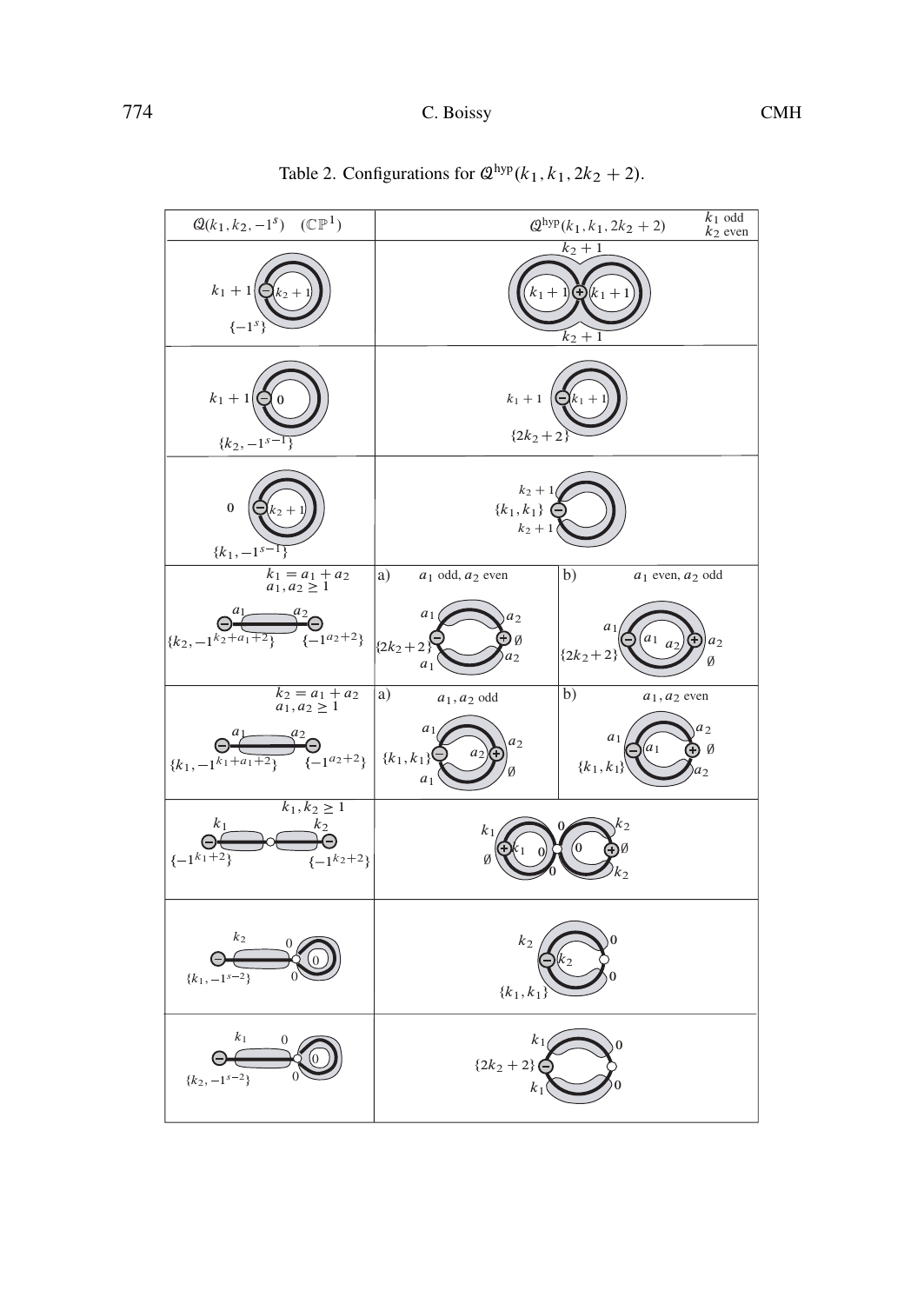<span id="page-18-0"></span>

| $\mathcal{Q}(k_1,k_2,-1^s)$ $(\mathbb{CP}^1)$                                                         | $\mathcal{Q}^{\text{hyp}}(k_{1},k_{1},k_{2},k_{2})$                | $k_1, k_2$ odd<br>$(k_1, k_2) \neq (-1, -1)$                         |
|-------------------------------------------------------------------------------------------------------|--------------------------------------------------------------------|----------------------------------------------------------------------|
| $k_1 + 1$<br>$k_2 +$<br>$\{-1^s\}$                                                                    | $(k_1 + 1)$                                                        | $k_2 + 1$<br>$\bigoplus (k_1 +$                                      |
| $k_i \neq -1$<br>$k_i + 1$ (<br>$\bf{0}$<br>$\{-1^{s-1}, k\}$                                         | $k_i+1$<br>$\{k_i, k_i\}$                                          | $k_i$ +                                                              |
| $k_i = a_1 + a_2   a)$                                                                                | $a_1$ odd, $a_2$ even                                              | b)<br>$a_1$ even, $a_2$ odd                                          |
| $a_1, a_2 \geq 1$<br>$\longrightarrow^{a_2} \ominus$<br>$\{-1^{a_2+2}\}$<br>$\{k_j, -1^{k_j+a_1+2}\}$ | $a_1$<br>$a_2$<br>Ðø<br>$\left\{k_j,k_j\right\}$<br>$a_2$<br>$a_1$ | $a_1$<br>a <sub>2</sub><br>la 1<br>$ a_2 $<br>Ŧ<br>${k_j, k_j}$<br>Ø |
| $k_1, k_2 \ge 1$<br>$k_{1}$<br>$\sum_{k=1}^{k}$<br>$\{ -1^{\overline{k_1+2}} \}$                      | k <sub>1</sub><br>Ø                                                | $k_{2}$                                                              |
| $k_i\geq 1$<br>${k_j, -1^{s-2}}$                                                                      | $k_i$<br>$\{k_j,k_j\}$<br>$k_i$                                    |                                                                      |

Table 3. Configurations for  $\mathcal{Q}^{\text{hyp}}(k_1, k_1, k_2, k_2)$ .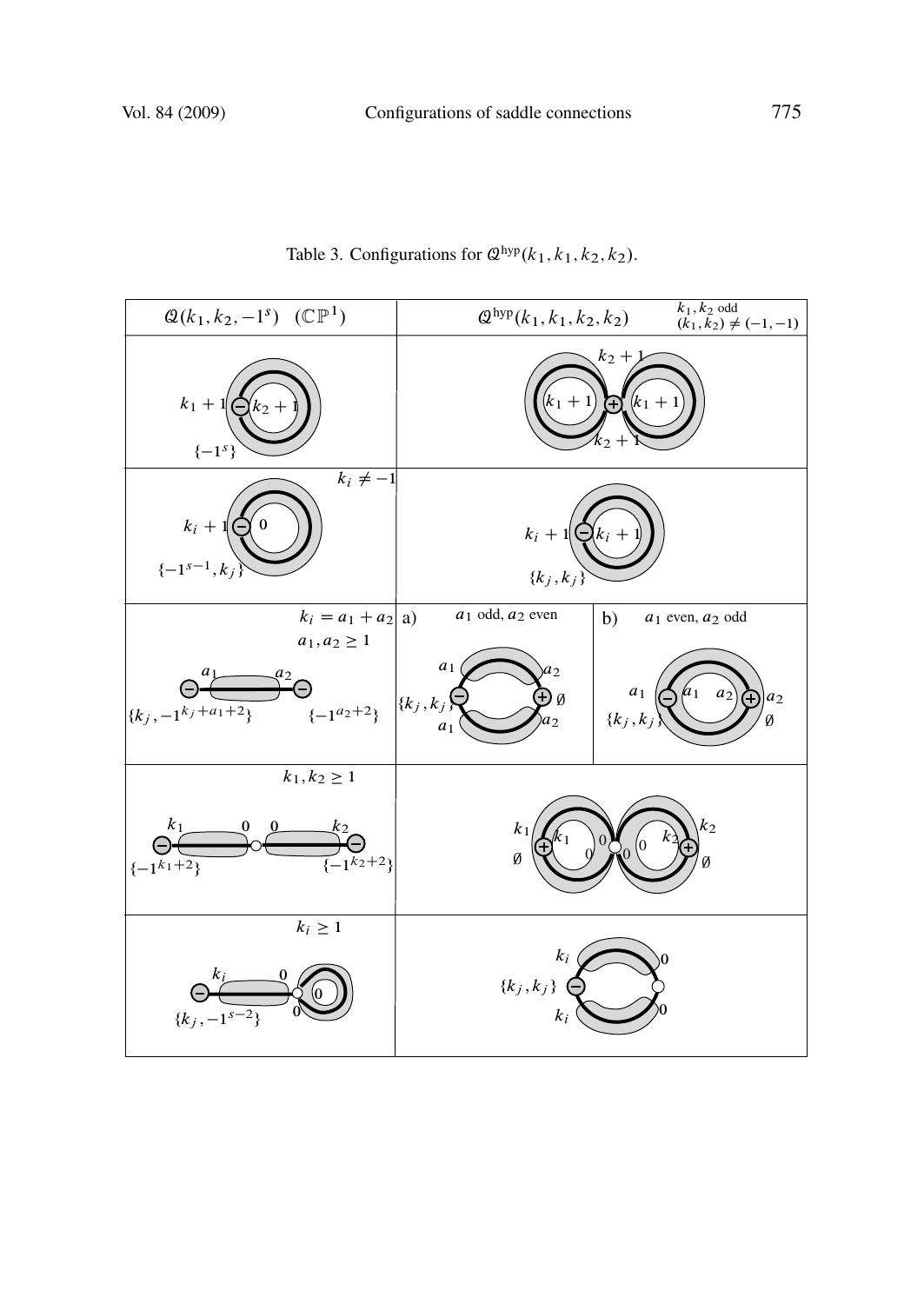<span id="page-19-0"></span>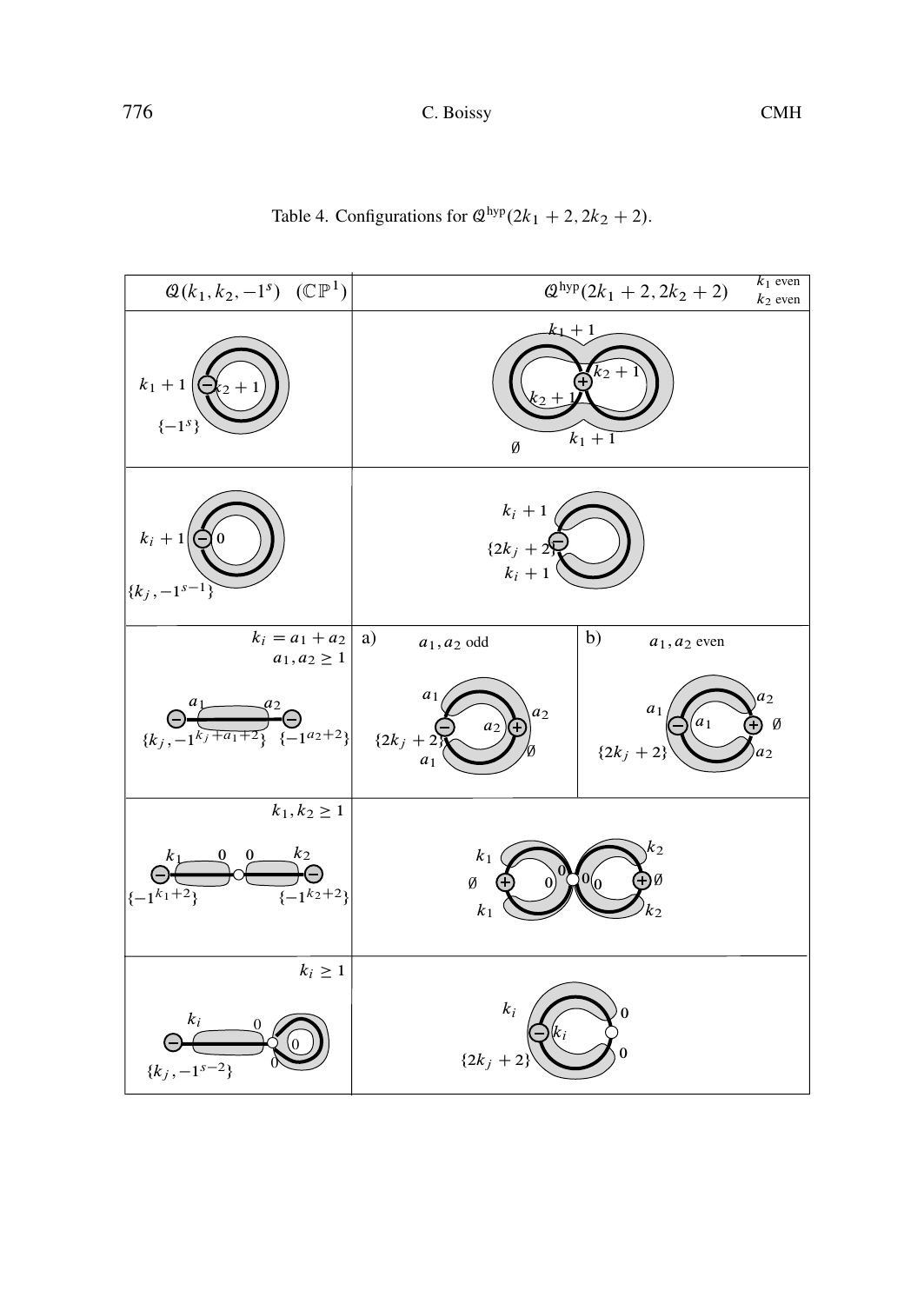connections of the same lengths that join each preimage of  $P_1$  to the preimage of  $P_2$ . The boundary of compactification of  $\tilde{S}\setminus {\tilde{\gamma}_1, \tilde{\gamma}_2}$  admits only one connected component that consists of four saddle connections. The angles of the boundary singularities corresponding to the preimages [of](#page-7-0)  $P_1$  are both  $(k_1 + 2)\pi$ , and the angles<br>of the other boundary singularities are  $(k_2 + 2)\pi$  since  $\{\tilde{v}_k, \tilde{v}_k\}$  are interchanged by of the other boundary singularities are  $(k_2 + 2)\pi$  since  $\{\tilde{\gamma}_1, \tilde{\gamma}_2\}$  are interchanged by the hyperallintic involution the hyperelliptic involution.

*Fourth line of Table* 2: the configuration for  $\mathcal{Q} = \mathcal{Q}(k_1, k_2, -1^s)$  corresponds to nate closed saddle connection  $\gamma$  on a flat surface S that separates the surface into a single closed saddle connection  $\gamma$  on a flat surface S that separates the surface into two parts  $S_1$  and  $S_2$ . Each  $S_i$  contains some ramification points, so the preimage of  $\gamma$  separates  $\overline{S}$  into two parts  $\overline{S}_1$  and  $\overline{S}_2$  that are double covers of  $S_1$  and  $S_2$ . One of the  $S_i$  has [an](#page-21-0) interior singularity of order  $2k_2 + 2$ , while the other one does not have interior singularities. The description from Masur and Zorich of possible graphs of connected components (see Figure 2) implies that  $\tilde{S}_1$  and  $\tilde{S}_2$  cannot have the same hol[onom](#page-21-0)y. Let  $S_2$  be the component with trivial holonomy, and choose  $\omega$  a square root of th[e q](#page-17-0)uadratic differential that defines its flat structure. If  $S_2$  has two boundary components, each consisting of a single saddle connection, then the corresponding boundary singularities must be of even order  $a_2$ . If  $S_2$  has a single bounda[ry co](#page-21-0)mponent, then integrating  $\omega$  along that boundary must give zero ( $\omega$  is closed), which is only possible if the order  $a_2$  of the boundary singularities are odd. Applying Lemma 3.4 below, we see that  $S_2$  does not have interior singularity. Hence,  $\overline{S}_1$  has an interior singularity of order  $2k_2+2$ . The order of the boundary singularities of  $S_1$  are both  $a_1 = k_1 - a_2$ , which is of parity opposite to the one of  $a_2$ . Applying again I emma 3.4, we get the number of boundary components of  $\tilde{S}_1$ . again Lemma 3.4, we get the number of boundary components of  $S_1$ .

Last line of Table 2: the configuration for  $\mathcal{Q} = \mathcal{Q}(k_1, k_2, -1^s)$  corresponds to a collection on a surface  $S \in \mathcal{Q}$  that separate the surface into a cylinder pair of saddle connections on a surface  $S \in \mathcal{Q}$  that separate the surface into a cylinder C and a one-holed sphere  $S_1$ . The double cover  $\overline{S}_1$  of  $S_1$  is connected, and applying Lemma 3.4 we see that it has two boundary components. The double cover  $\hat{C}$  of the cylinder C admits no ramification points. So *a priori*, there are two possibilities:  $\ddot{C}$ is either a cylinder of the same length and a width twice bigger than the width of  $C$ , or it is a pair of copies of  $C$ . Here, the first possibility is not realizable otherwise the double covering  $\tilde{S} \to S$  would be necessary ramified over  $k_1$ . Finally we get  $\tilde{S}$  by gluing a boundary component of each cylinder to each boundary component of  $S_1$ , and gluing together the remaining boundary components of the cylinders. Note that the preimage of the saddle connection joining a pair of poles on  $S$  is a

*regular* closed geodesic in  $\tilde{S}$ , and hence in our convention, we do not consider such a saddle connection in the collection of homologous saddle connections on  $\tilde{S}$ .

When at least one of  $k_1$  or  $k_2$  equals zero, there is a marked point on  $\mathbb{CP}^1$  that is a ramification point of the double covering. Hence we have to start from a configuration of saddle connections on  $\mathbb{CP}^1$  that might have marked points as end points:

If a maximal collection of homologous saddle connection on  $\mathbb{CP}^1$  does not in-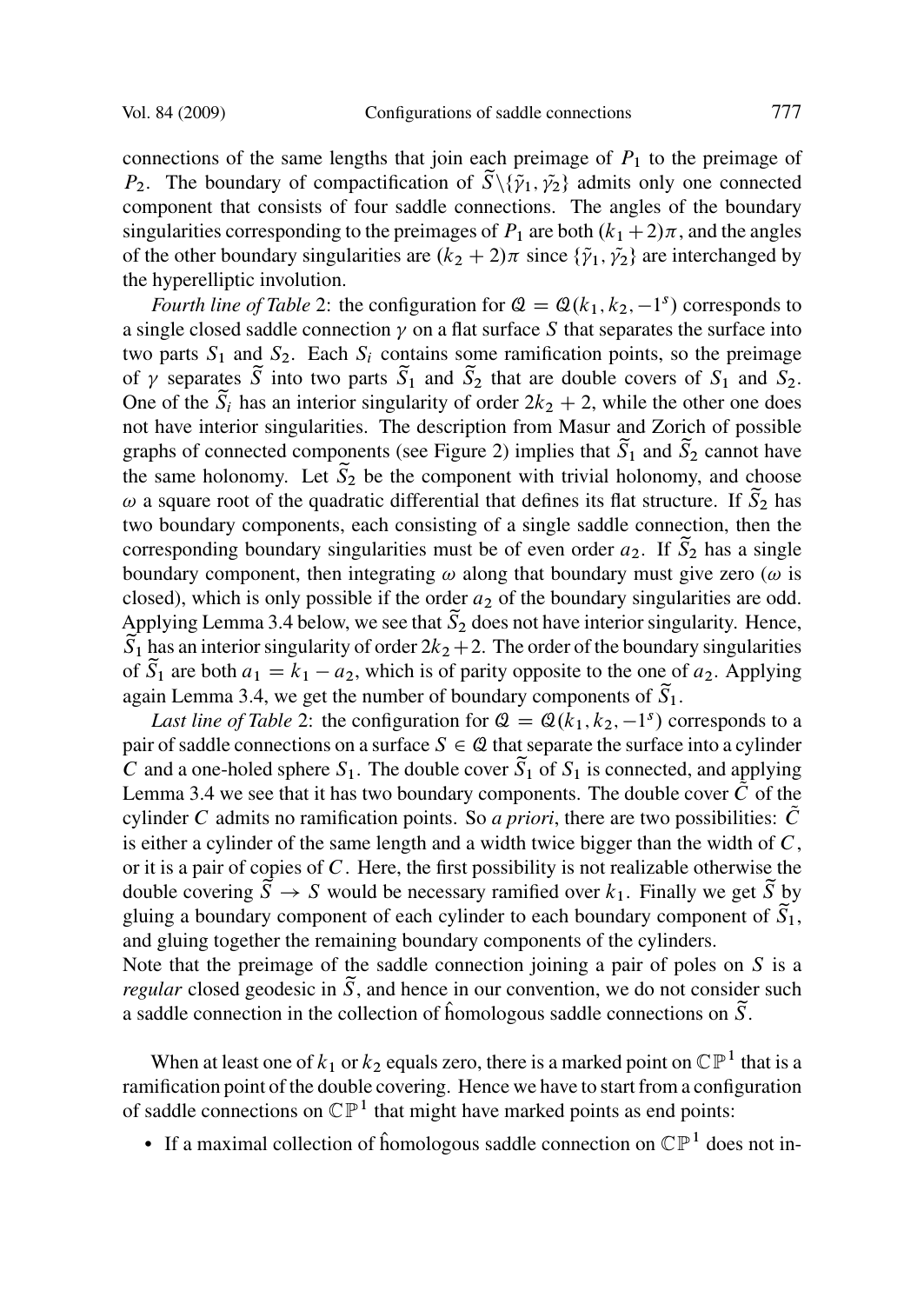tersect a marked point, then the collection has already been described in Theorem 2.2, and hence, the corresponding configuration in  $\mathcal{Q}^{hyp}$  is already presented in Tables 2 and 4.

- If a non-closed saddle connection in a collection admits a marked point as end point, then this saddle connection is simple since we can move freely that marked point. Hence the corresponding configuration in  $\mathcal{Q}^{\text{hyp}}$  is already written in Tables 2 and 4.
- If a closed saddle connection admits a marked point as end point, then it is a closed geodesic. This corresponds to a new configuration on  $\mathbb{CP}^1$  and the corresponding configuration in  $\mathbb{Q}^{\text{hyp}}$  is described in Table 5. The proof is analogous to the other cases.

Table 5. Additional configurations which appears when at least one of  $k_1$  or  $k_2$  equals 0.



This concludes the proof of Theorem 3.1.  $\Box$ 

**Lemma 3.4.** *Let* <sup>S</sup>i *be a flat surface whose boundary consists of a single closed saddle connection and let* a>0 *be the order of the corresponding boundary singularity.* Let  $\overline{S}_i$  *be a connected ramified double cover of the interior of*  $S_i$  *and let*  $(k_1, \ldots, k_l)$ <br>be the orders of the interior singularities. The sum  $\sum_k \tilde{k}_i$  is away and. *be the orders of the interior singularities. The sum*  $\sum_i k_i$  *is even and:* 

If  $\frac{\sum_{i} k_i}{2}$  + a is even, then the compactification of  $\tilde{S}_i$  has two boundary components, each of them consists of a single saddle connection, with corresponding

<span id="page-21-0"></span>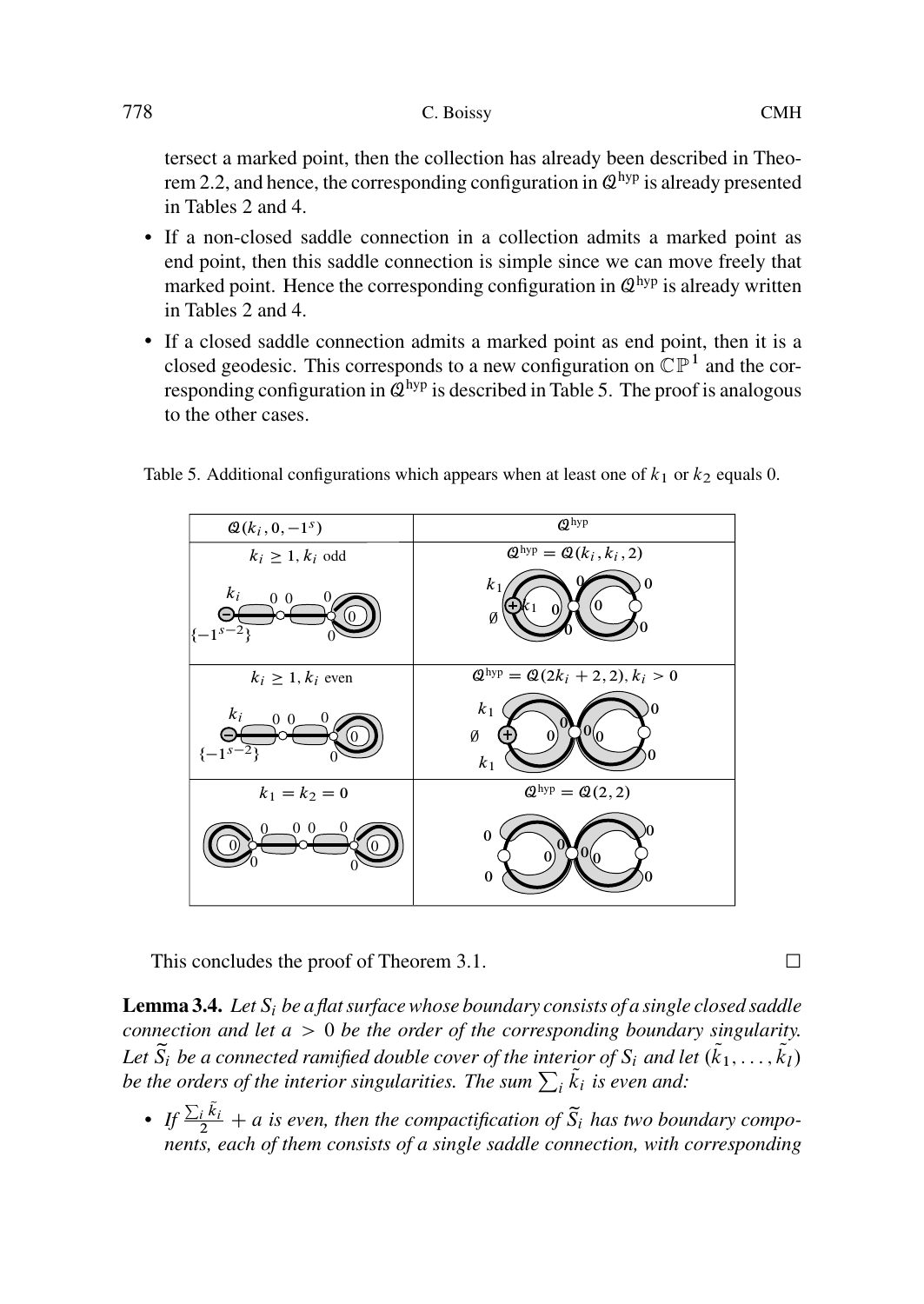*boundary singularity of order* a*.*

If  $\frac{\sum_{i} k_i}{2}$  + a is odd, then the compactification of  $\tilde{S}_i$  has a single boundary *component which consists of a pair of saddle connections of equal lengths, with corresponding bo[un](#page-12-0)[dary](#page-34-0) singularities of order* a*.*

*Proof.* By construction, the boundary of the compactification of  $\tilde{S}_i$  necessary consists of two saddle connections of equal lengths. It has one or two connected components.

Now we claim that

$$
\sum_i \tilde{k}_i + 2a \equiv 2r \mod 4
$$

where r is the number of connected components of the boundary of  $\tilde{S}_i$ . This equality (that already appears in [MZ]) clearly implies the lemma. To prove the claim, we consider as in Lemma 2.5 the surface X of genus  $g_{\tilde{X}}$  obtained by gluing  $S_i$  and a copy of itself with opposite orientation along their boundaries. The orders of the singularities of X are  $\{k_1, \ldots, k_l, k_1, \ldots, k_l, 2a, 2a\}$ , so we get

$$
4g_{\tilde{X}} - 4 = 2\sum_{i} \tilde{k}_i + 4a = 4(2\tilde{g}_i + r - 1) - 4
$$

and therefore

$$
\sum_{i} \tilde{k}_i + 2a = 4g_i - 4 + 2r \equiv 2r \mod 4.
$$

Given a concrete flat surface, we do not necessary see at once whether it belongs or not to a hyperelliptic connected component. Indeed, there exists hyperelliptic flat surfaces that are not in a hyperelliptic connected component. As a direct corollary of Theorem 3.1, we have the following quick test.

**Corollary 3.5.** Let S be a flat surface with non-trivial holonomy and let  $\gamma$  be a *collection of [hom](#page-34-0)ologous saddle connections on S*. If one of the following property *holds, then the surface* S *does not belong to a hyperelliptic connected component.*

- $\cdot$   $S \setminus \gamma$  *admits three connected components and neither of them is a cylinder.*
- $S \y$  *admits four connected components or more.*

#### **4. Configurations for non-hyperelliptic connected components**

Following [MZ], given a fixed stratum, one can get a list of all realizable configurations of homologous saddle connections. Nevertheless it is not clear which configuration realizes in which component. In the previous section we have described configurations for hyperelliptic components.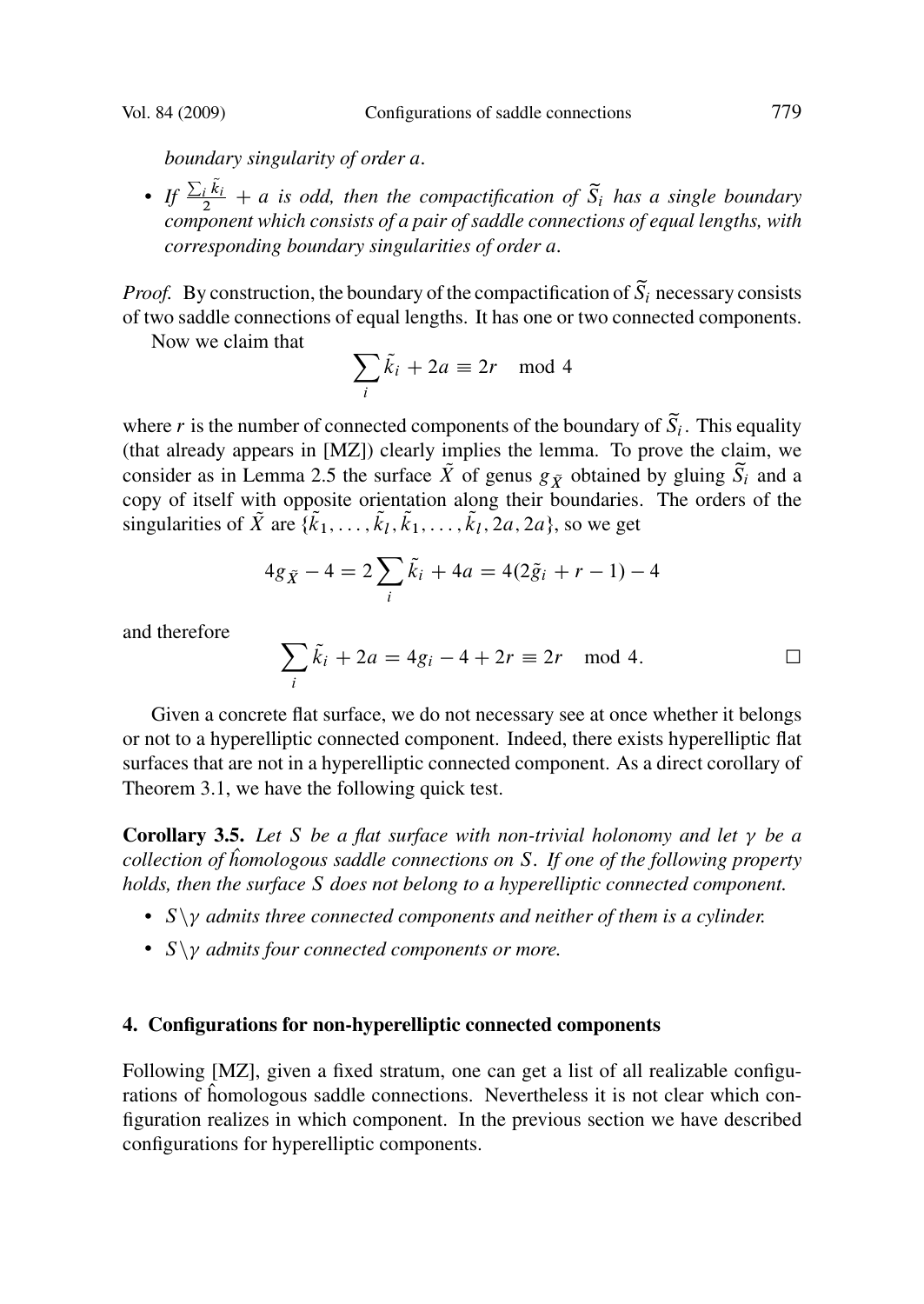In the section we show that *any* configuration realizable for a stratum is realizable in its non-hyperelliptic connected component, provided the genus  $g$  is sufficiently large.

We will use the following theorem which is a reformulation of the theorem of Kontsevich–Zorich and the theorem of Lanneau cited in Section 1.1.

**Theorem** (M. Kontsevich, A. Zorich; E. Lanneau). *The following strata consists entirely of hyperelliptic surfaces and are connected.*

- $\bullet$   $\mathcal{H}(0), \mathcal{H}(0,0), \mathcal{H}(1,1)$  and  $\mathcal{H}(2)$  in the moduli spaces of Abelian differentials.
- $Q(-1, -1, 1, 1, 1), Q(-1, -1, 2), Q(1, 1, 1, 1), Q(1, 1, 2)$  and  $Q(2, 2)$  in the mod-<br>
uli spaces of aughtaric differentials *uli spaces of quadratic differentials.*

*Any other stratum that contains a hyperelliptic connected component admits at least one other connected component. Each of these other components contains a subset of full measure of flat surfaces that do not admit any isometric involution.*

**Lemma 4.1.** *Let* Q *be a non-connected stratum that contains a hyperelliptic connected component. If the [set o](#page-34-0)f order of [singul](#page-33-0)arities defining* <sup>Q</sup> *contains* fk; kg*, for some*  $k \geq 1$ *, then there exists a non-hyperelliptic flat surface in* Q *having a simple saddle connection joining two different singularities of the same order* k*.*

Here we call a saddle connection "simple" when there are no other saddle connections homologous to it.

*Proof.* According to Masur and Smillie [MS], any stratum is nonempty except the following four exceptions:  $\mathcal{Q}(\emptyset)$ ,  $\mathcal{Q}(1,-1)$ ,  $\mathcal{Q}(3,1)$  and  $\mathcal{Q}(4)$ .<br>By Masur and Zorich [MZ] (see also [FMZ]) if  $S \in \mathcal{Q}(k, \perp)$ 

By Masur and Zorich [MZ] (see also [EMZ]), if  $S \in \mathcal{Q}(k_1 + k_2, k_3, \ldots, k_r)$ , then there is a continuous path  $(S_t)_{t\in[0,1]}$  in the m[od](#page-24-0)uli space of quadratic differentials, such that  $S_0 = S$  and  $S_t$  is in  $\mathcal{Q}(k_1, k_2, k_3, \ldots, k_r)$  for  $t > 0$ , and such that the smallest saddle connection on  $S_t$ , for  $t>0$  is simple and joins a singularity of order  $k_1$  to a singularity of order  $k_2$ . We say that we "break up" the singularity of order  $k_1 + k_2$  into two singularities of order  $k_1$  and  $k_2$ .

We first consider the stratum  $\mathcal{Q} = \mathcal{Q}(k_1, k_1, k_2, k_2)$ . By assumption,  $\mathcal{Q}$  is nonconnected, so, either the genus is greater than 3, or  $k_1 = 3$  and  $k_2 = -1$ . Hence the stratum  $\theta(2k_1 + k_2, k_3)$  is nonempty. Now we start from a surface  $S_2$  in that stratum stratum  $\mathcal{Q}(2k_1+k_2, k_2)$  is nonempty. Now, we start from a surface  $S_0$  in that stratum, and break up the singularity P of order  $2k_1 + k_2$  into two singularities  $P_1$  and  $P_2$ of orders  $2k_1$  and  $k_2$  respectively (see Figure 5). We get a surface  $S_1$  with a short vertical saddle connection  $\gamma_1$  between  $P_1$  and  $P_2$ . Since the "singularity breaking up" procedure is continuous, there are no other short saddle connections on  $S_1$ . Then, we break up the singularity  $P_1$  of order  $2k_1$  into a pair of singularities  $P_{1,1}$  and  $P_{1,2}$ of orders  $k_1$ . We get by construction a surface  $S_2$  in the stratum  $Q$  with a simple

<span id="page-23-0"></span>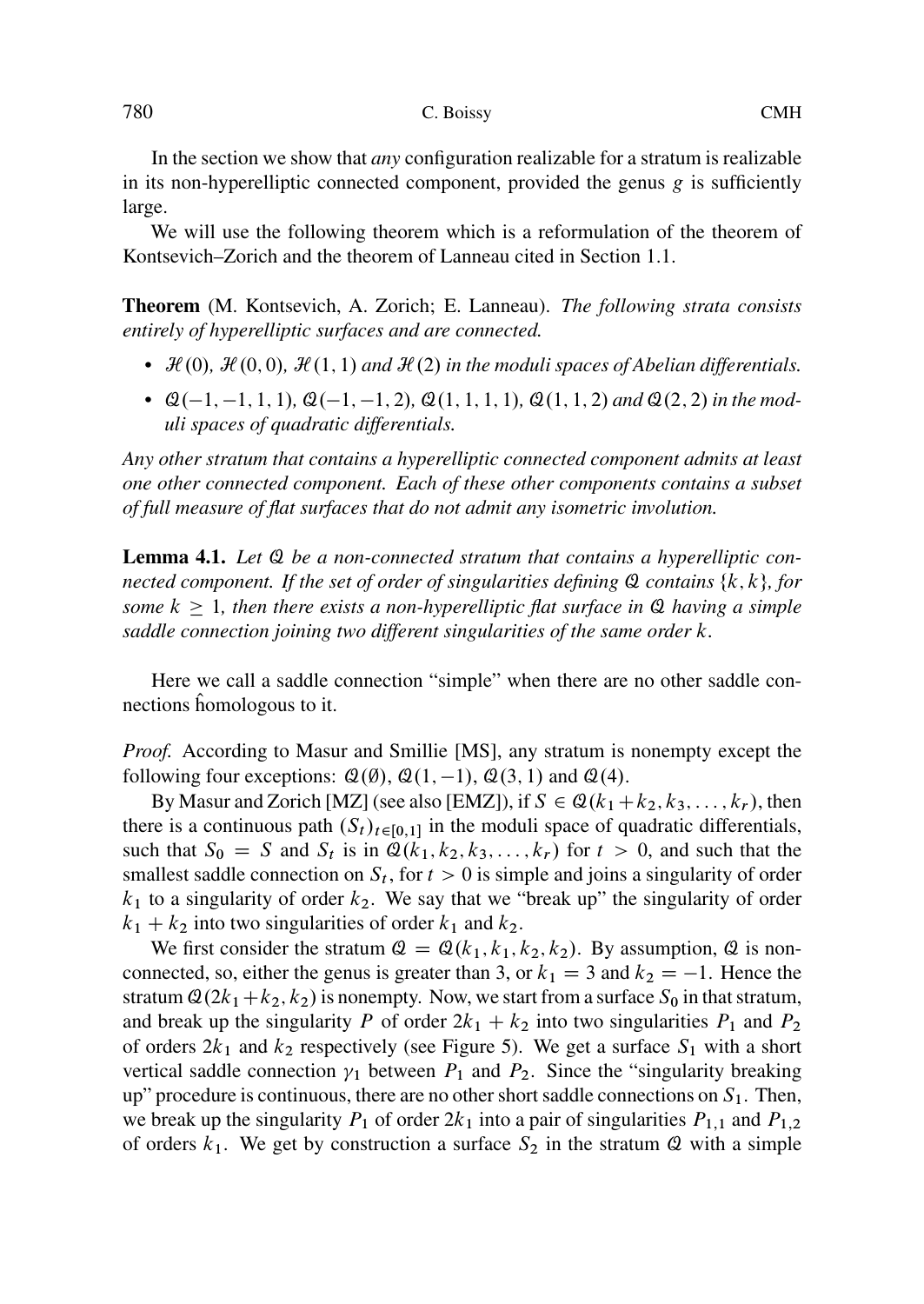<span id="page-24-0"></span>

Figure 5. Construction of a simple saddle connectio[n in a](#page-4-0) non-hyperelliptic surface.

saddle connection  $\gamma_2$  between  $P_{1,1}$  a[nd](#page-18-0)  $P_{1,2}$ , and of length very small compared to the length of  $\gamma_1$ .

The fact that the "singularity breaking up" procedure is continuous implies that there persists a saddle connection  $\gamma'_1$  between  $P_2$  and one of the  $P_{1,i}$  (see Figure 5). By<br>construction, we can assume there are no other saddle connections of length  $\kappa I(\gamma')$ construction, we can assume there are no other saddle connections of length  $\kappa l(\gamma'_1)$ ,<br>where  $l(\gamma')$  denotes the length of  $\gamma'$  and  $\kappa \in \ell^1$ ,  $\gamma$ . Hence  $\gamma'$  is simple by where  $l(\gamma_1')$  denotes the length of  $\gamma_1'$  and  $\kappa \in \{\frac{1}{2}, 1, 2\}$ . Hence,  $\gamma_1'$  is simple by theorem of Masur and Zorich cited after Definition 1.1. According to Theorem 3.1. theorem of Masur and Zorich cited after Definition 1.1. According to Theorem 3.1, this cannot exist in the hyperelliptic connected component since the corresponding configuration is not present in Table 3. Thus  $S_2$  belongs to the non-hyperelliptic connected component and we can assume, after a slight perturbation, than  $S_2$  is not hyperelliptic. Since by construction, the saddle connection  $\gamma_2$  is simple and joins two singularities of order  $k = k_1 \geq 1$ , the lemma is proven for the stratum  $\mathcal{Q}(k_1, k_1, k_2, k_2).$ 

The proofs for  $\mathcal{Q}(k_1, k_1, 2k_2 + 2)$  and for  $\mathcal{Q}(2k_1 + 2, 2k_2 + 2)$  are analogous: note that these case do not occur for the genera 1 or 2, because all corresponding strata are connected. Therefore the genus is greater than or equal to 3 and the stratum  $\mathcal{Q}(2k_1 + 2k_2 + 2)$  is nonempty.  $\Box$ 

**Theorem 4.2.** *Let* Q *be a stratum of meromorphic quadratic differentials with at most simple poles on a Riemann surface of genus*  $g \geq 5$ *. If Q admits a hyperelliptic connected component, then* Q *is non-connected and any configuration for* Q *is realized for a surface in the non-hyperelliptic connected component of* Q*.*

*Proof.* The fact that Q is non-connected follows directly from the Theorem of Lanneau. Let S be a flat surface in the hyperelliptic component of Q and let  $\gamma$  =  $\{y_1,\ldots,y_r\}$  be a maximal collection of homologous saddle connections. The hyperelliptic involution  $\tau$  maps  $\gamma$  to itself and hence, induces an involution on the set of connected components of  $S \y$ . Recall that the map  $S \rightarrow S/\tau$  corresponds to a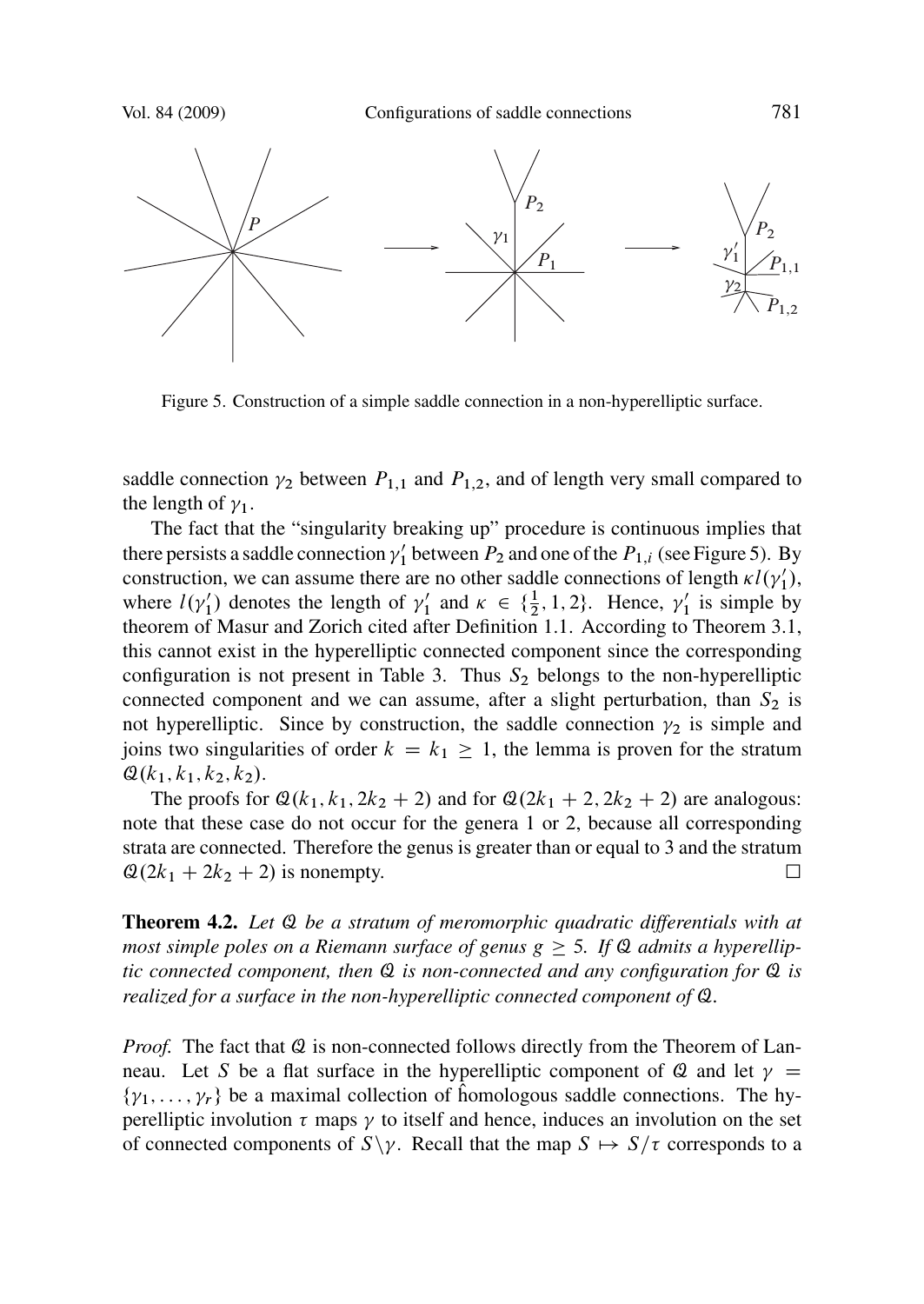covering from the hyperelliptic connected component to a stratum of quadratic differentials on  $\mathbb{CP}^1$ . Let us denote by p the double cover that maps  $x \in S$  to  $(x)$ mod  $\tau$ )  $\in S/\tau$ . The collection  $p(\gamma) = p(\gamma_1 \cup \cdots \cup \gamma_r)$  is a collection of homologous saddle connections on  $p(S) = S/\tau$ . Let  $S_0$  be a connected component of  $S \backslash \gamma$ . By definition,  $S_0$  and  $S_1 := \tau(S_0)$  are isometric and are projected to the same component of  $p(S) \setminus p(\gamma)$ . This is still true in a neighborhood of S in the ambient stratum. Hence  $S_0$  and  $S_1$  must keep being isometric if we continuously deform S. If they were two different components of  $S \ y$ , then one could deform  $S_0$  outside a neighborhood of its boundary and reconstruct a new flat surface  $S'$  close to  $S$ , con[tra](#page-18-0)-dicting the previous assertion. Therefore[, if](#page-18-0)  $S$  is in a hyperelliptic component, then  $\tau$  must induce an isometric and orientation preserving involution on each connected component of  $S \ y$ .

Using the formula for the genus of a compound surface proved in the appendix and the list of configurations for hyperelliptic connected components given in the previous section, we derive the following fact: if S has g[enu](#page-17-0)s  $g \ge 5$  $g \ge 5$  an[d i](#page-18-0)f  $\gamma$  is a [ma](#page-18-0)x[im](#page-19-0)al colle[ct](#page-21-0)ion of [ho](#page-17-0)m[olo](#page-17-0)g[ou](#page-19-0)s saddle con[ne](#page-17-0)ctions, then at least one of the f[ol](#page-18-0)lowing three propositions is true. We first specify two conventions. In the next statements, we indicate each case by the number of the table and the line. For instance, case 3.2 corresponds to the second line of Table 3. When a case appears in two different statements, we m[ean](#page-19-0) that there is always at lea[st](#page-17-0) [o](#page-17-0)n[e](#page-17-0) [o](#page-17-0)f t[he](#page-17-0) t[wo](#page-18-0) st[ate](#page-18-0)m[ent](#page-19-0)s [wh](#page-19-0)i[ch](#page-21-0) is true for t[his](#page-17-0) c[as](#page-17-0)e.

- a)  $S \y$  admits a connected component  $S_0$  of genus  $g_0 \geq 3$ , that has a single boundary component and whose corr[esp](#page-17-0)o[nd](#page-18-0)ing ve[rte](#page-19-0)x in the graph  $\Gamma(S, \gamma)$  is of valence 2. This corresponds to the cases 2.2, 2.[4b,](#page-26-0) [2.7](#page-21-0)[,](#page-27-0) 3.2, 3.3b, 3.4, 4.5, 5.1, and 2.5, 2.6, 4.3.
- b)  $S \y$  admits a connected component  $S_0$  of genus  $g_0 \geq 2$ , that has exactly two boundary components and whose corresponding vertex in the graph  $\Gamma(S, \gamma)$  is of valence 2. This corresponds to the cases 2.3, 2.4a, 2.8, 3.3a, 3.5, 4.2, 4.4, 5.2, and 2.5, 2.6, 4.3.
- c)  $S \ y$  is connected and the corresponding vertex in the graph  $\Gamma(S, \gamma)$  is of valence 4. This corresponds to the cases 2.1, 3.1, and 4.1.

Remark that the only case that is not listed previously is case 5.3, but it corresponds to the genus 2. The proof now follows from Lemmas 4.3, 4.4, 4.5 to situations a), b), c) correspondingly.  $\Box$ 

**Lemma 4.3.** *Let* S *be a flat surface in a hyperelliptic connected component and let*  $\gamma$  *be a maximal collection of homologous saddle connections. We assume that*  $S \ Y$ *admits a connected component*  $S_0$  *of genus*  $g_0 \geq 3$ *, whose corresponding vertex in the graph*  $\Gamma(S, y)$  *is of valence* 2*, and such that*  $S_0$  *has a single boundary component.* 

Then there exists  $(S', \gamma')$  that has the same configuration as  $(S, \gamma)$ , with  $S'$  in the *complementary component of the same stratum.*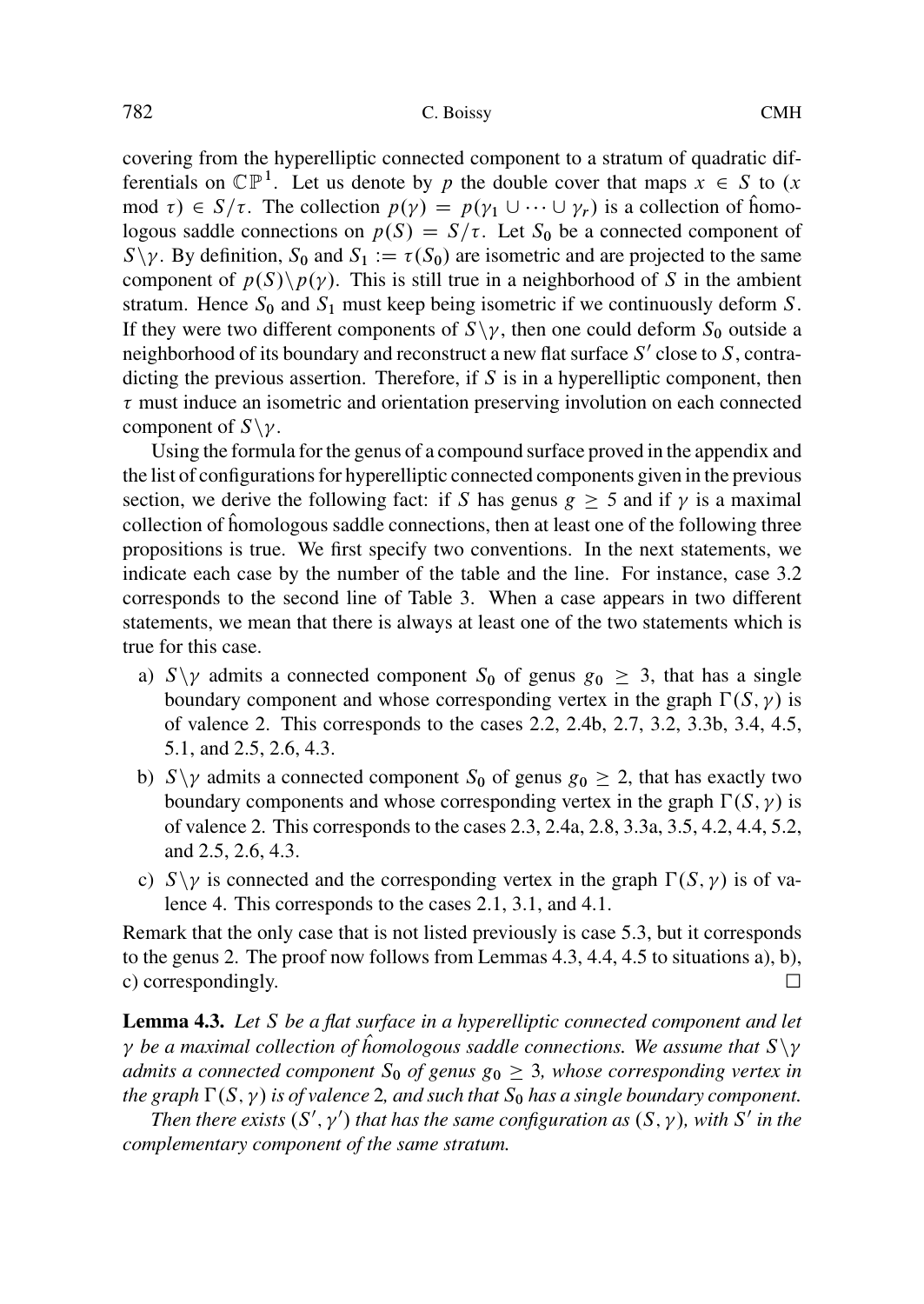<span id="page-26-0"></span>

*Proof.* The boundary components of  $S_0$  co[nsis](#page-23-0)ts of two saddle connections of the same length and the corresponding boundary singularities have the same orders  $k \geq 1$ . Identifying together these two boundary saddle connections, we get a hyperelliptic surface  $\overline{S}_0$ . If we continuously deform this surface, it keeps being hyperelliptic since we can perform the reverse surgery and get a continuous deformation of  $S$ . Hence,  $\overline{S}_0$  belongs to a hyperelliptic component, and the hyperelliptic involution interchange two singularities of order  $k-1$ .<br>The genus of  $\overline{S}_6$  is greater the

The genus of  $\overline{S}_0$  is greater than 3, so the corresponding stratum admits an other connected component. Now we start from a closed flat surface  $X$  in this other connected component. According to Lemma 4.1, we can choose  $X$  such that it admits a simple saddle connection between the two singularities of order  $k - 1$ . Now we cut Y along that saddle connection and we get a surface S, that have after rescaling cut  $X$  along that saddle connection and we get a surface  $S_1$  that have, after rescaling, the same boundary as  $S_0$ . By construction,  $S_1$  admits no interior saddle connections homologous to one of its boundary saddle connections. So, we can reconstruct a pair ˆ  $(S', \gamma')$  such that  $\gamma'$  has the same configuration as  $\gamma$  in S.

The surface  $S_1$  admits a nontrivial isometric involution if and only if X shares this property. So, we can choose  $X$  in such a way it admits no nontrivial isometric involutions, and therefore the surface  $S'$  is non-hyperelliptic.

This argument also works when  $S_0$  is in the stratum  $\mathcal{Q}(3, 3, -1, -1)$  (here  $g_0 = 2$ <br> $k = 4$ ). In any other case for  $g_0 < 2$  it is not possible to replace  $S_0$  by a surface and  $k = 4$ ). In any other case for  $g_0 \le 2$ , it is not possible to replace  $S_0$  by a surface  $S_1$  with no involutions.  $S_1$  with no involutions.

**Lemma 4.4.** *Let* S *be a flat surface in a hyperelliptic connected component and let* γ be a maximal collection of *homologous saddle connections.* We assume that  $S \y$  *admits a connected component*  $S_0$  *of genus*  $g_0 \geq 2$ *, that has two boundary components, and whose corresponding vertex in the graph*  $\Gamma(S, \gamma)$  *is of valence* 2*.* 

T[he](#page-27-0)n there exists  $(S', \gamma')$  that has the same configuration as  $(S, \gamma)$ , with  $S'$  in the *complementary component of the same stratum.*

*Proof.* Each boundary component of  $S_0$  consists of one saddle connection and the corresponding boundary singularities have the same orders  $k \geq 1$ . Now we start from a closed flat surface X with the same holonomy as  $S_0$  and whose singularities consists of the interior singularities of  $S_0$  and two singularities  $P_1$  and  $P_2$  of order  $k - 2$ . We can always choose X such that it admits a saddle connection  $\eta$  between  $P_1$  and  $P_2$  $P_1$  and  $P_2$ .

Now we construct a pair of holes by removing a parallelogram as in Figure 6 and gluing together the two long sides. Note that the holes can be chosen arbitrarily small, and therefore, the resulting surface with boundary does not have any interior saddle connection homologous to one of its boundary components. We denote by  $S_1$  this surface, and up to rescaling, we can assume that  $S_0$  and  $S_1$  have isometric boundaries. Hence replacing  $S_0$  by  $S_1$  in the decomposition of S, we get a new pair  $(S', \gamma')$  that have the same configuration as  $(S, \gamma)$ .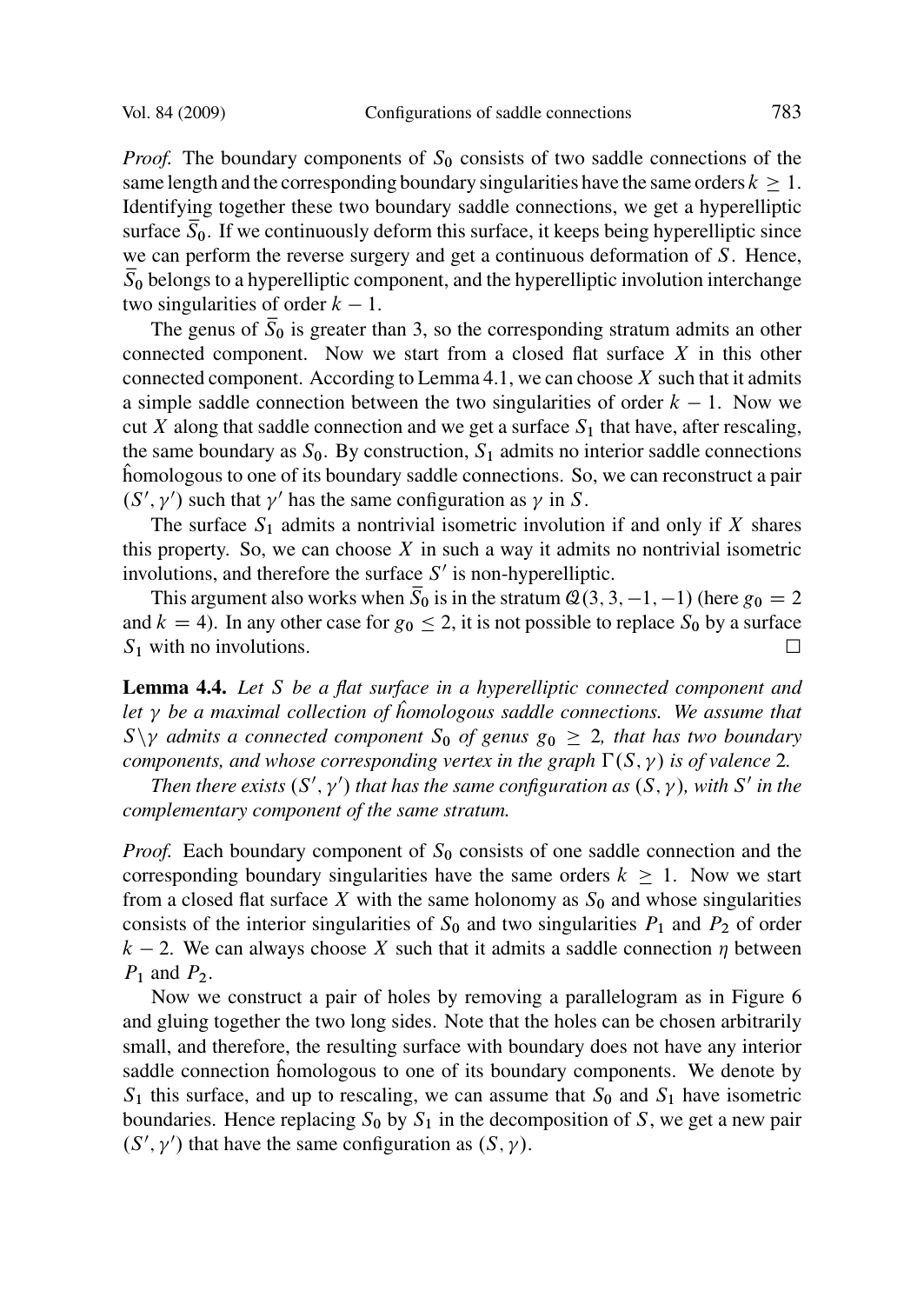

Figure 6. Construction of a pair of holes.

We denote by  $l$  the saddle connection joining the two boundary singularities and corresponding to the two sides of the parallelogram in the previous surgery (see Figure 6). For each hole, the separatrices parallel to  $l$  are naturally ordered by turning counterclockwise around the boundary singularity (starting from the hole). For this order, the separatrix corresponding to  $l$  is the second one.

We now assume that  $S_1$  admits a nontrivial isometric (orientation preserving) involution  $\tau$ . Then this involution interchanges the two boundary components of the surface. This involution preserves the previous order, hence it fixes globally the saddle connection *l*. Then we can perform the reverse surgery as the one described previously and we get a [clo](#page-28-0)sed surface that admits a nontrivial involution. Hence if  $X$ belongs to a stratum that does not consist entirely of hyperelliptic flat surfaces, then we can choose  $X$  such that  $S'$  is not in a hyperelliptic connected component.

The hypothesis on the genus, the theorem of Kontsevich-Zorich and the theorem of Lanneau imply that this argument works except when X belongs to  $\mathcal{H}(1, 1)$ ,  $\mathcal{Q}(2, 1, 1), \mathcal{Q}(1, 1, 1, 1),$  or  $\mathcal{Q}(2, 2)$ .

We remark that if  $X \in \mathcal{Q}(2, 2)$ , then  $S_0$  must have nontrivial linear holonomy and no interior singularities. According to the list of configurations for hyperelliptic connected components given in section 3, this cannot happen.

We exhibit in Figure 7 three explicit surfaces with boundary that corresponds to the three cases left. We represent these three surfaces as having a one-cylinder decomposition and by describing the identifications on the boundary of that cylinder. The length parameters can be chosen freely under the obvious condition that the sum of the lengths corresponding to the top of the cylinder must be equal to the sum of the lengths corresponding to the bottom of the cylinder. Bold lines represents the boundary of the flat surface. Now we remark that a nontrivial isometric involution must preserve the interior of the cylinder, and must exchange the boundary components. This induces some additional relations on the length parameters. Therefore, we can choose them such that there are no nontrivial isometric involutions.  $\Box$ 

**Lemma 4.5.** Let S be a flat surface of genus  $g \geq 3$  with nontrivial linear holonomy *that belongs to a hyperelliptic connected component and let*  $\gamma = {\gamma_1, \gamma_2}$  *be a* 

<span id="page-27-0"></span>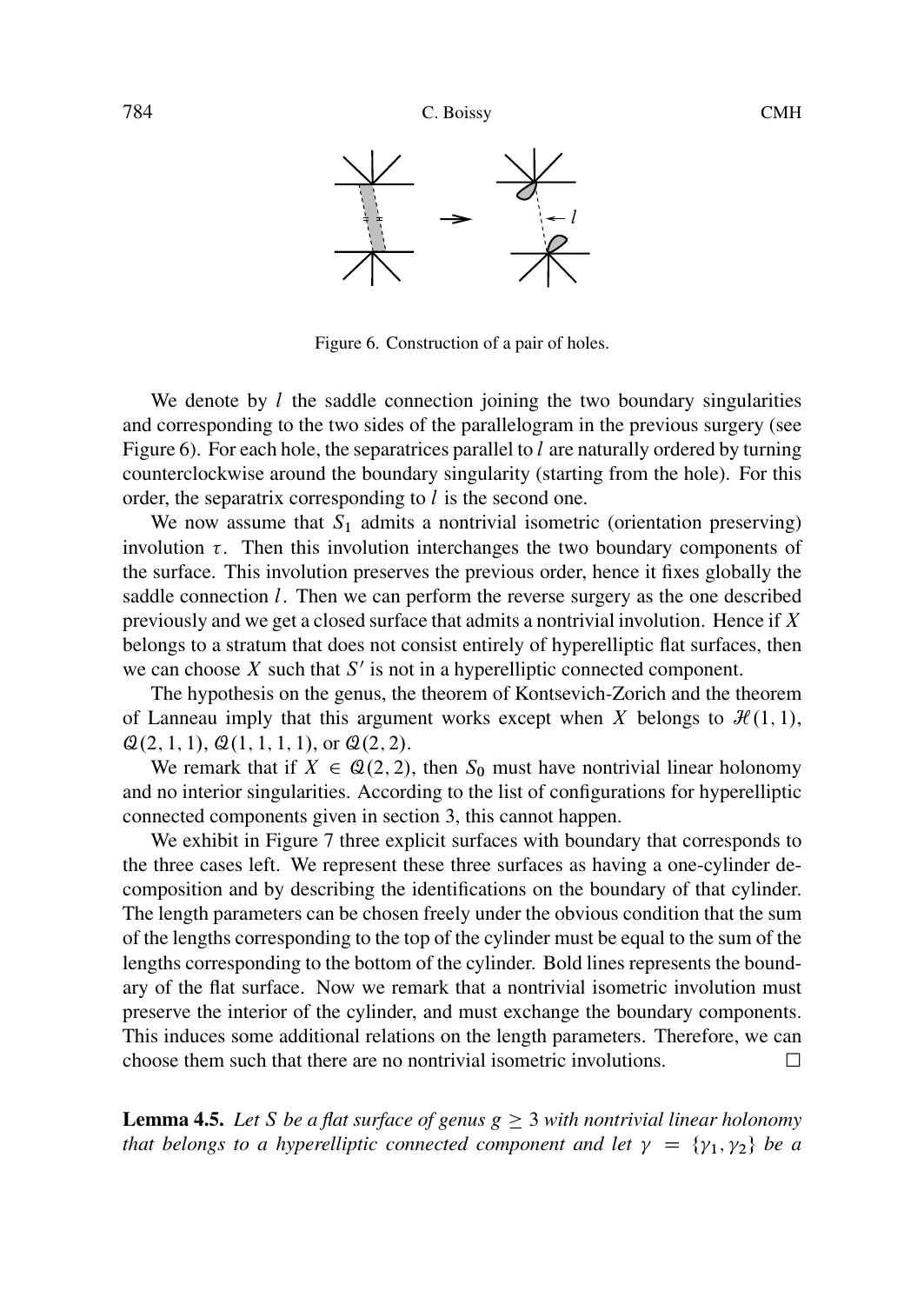<span id="page-28-0"></span>

Figure 7. Surfaces with two boundary components and no involutions in low genus.

*max[i](#page-34-0)mal collection of homologous saddle connections on S*. If  $S \y$  *is connected, then there exists*  $(S', \gamma')$  *that has the same configuration as*  $(S, \gamma)$ *, with*  $S'$  *in the complementary component of the same stratum.*

*Proof.* Since  $S \y$  is connected, the graph  $\Gamma(S, \gamma)$  contains a single vertex, and it has valence four. According to Theorem 3.1, two different cases appear:

a) The surface  $S \y$  has one boundary component. In this case,  $k_1$  is odd and  $k_2$ is even, we start from a surface in  $\mathcal{H}(k_1 + k_2 + 1)$  and perform a local surgery in a neighborhood of the singularity as described in Figure 8 (see also [MZ], Section 5). We get a surface and a pair of small saddle connections of length  $\delta$  that have the same configuration as  $\gamma$ . The stratum  $\mathcal{H}(k_1 + k_2 + 1)$  admits non-hyperelliptic components and the same argument as in the previous lemmas works: if we start from a generic surface in a non-hyperelliptic component, then the resulting surface after surgery does not have any nontrivial involution.



Figure 8. Breaking up a zero in three ones.

b) The surface  $\overline{S\setminus\gamma}$  has two boundary components, each of them consists of a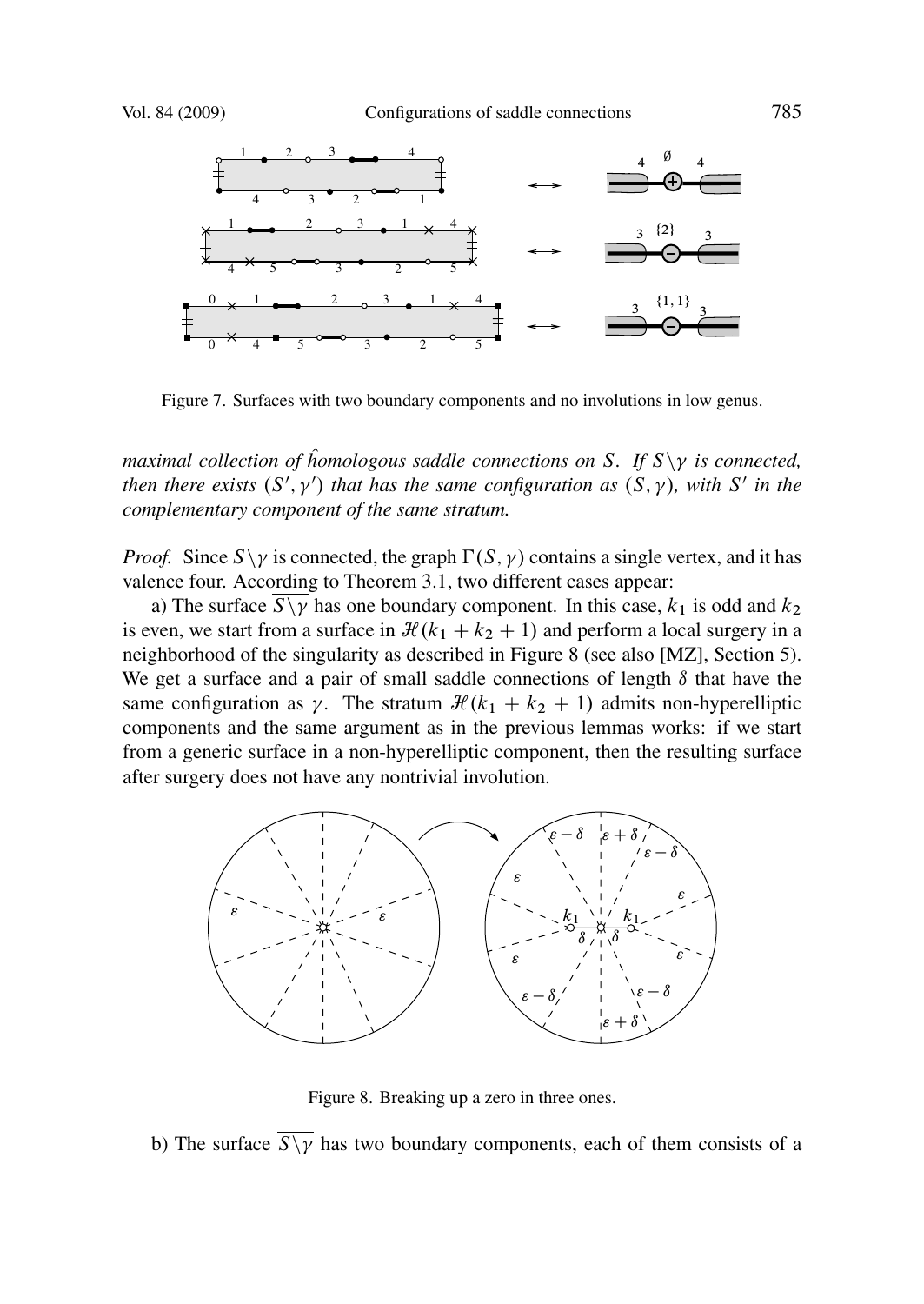pair of saddle connections with boundary singularities of order  $k_1 + 1$  and  $k_2 + 1$ . We construct explicit surfaces with the same configuration as  $\gamma$ , but that have no nontrivial involutions. Let  $2n = k_1 + k_2 + 2$  and we start from a surface  $S_0$  of genus *n* in  $\mathcal{H}(n-1,n-1)$ , that have a one-cylinder decomposition and such as identification on the boundary of that cylinder is given by the permutation identification on the boundary of that cylinder is given by the permutation

$$
\left(\begin{array}{cccc} 1 & 2 & \dots & 2n \\ 2n & 2n-1 & \dots & 1 \end{array}\right)
$$

when  $n$  is even, and otherwise by the permutation

 $\begin{pmatrix} 1 & 2 & \dots & n-1 & n & n+1 & n+2 & \dots & 2n-1 & 2n \ n-1 & n-2 & & 1 & n & 2n-1 & 2n-2 & n+1 & 2n \end{pmatrix}$  $\begin{pmatrix} 1 & 2 & \dots & n-1 & n & n+1 & n+2 & \dots & 2n-1 & 2n \\ n-1 & n-2 & \dots & 1 & n & 2n-1 & 2n-2 & \dots & n+1 & 2n \end{pmatrix}$ 

We assume that  $k_1$  and  $k_2$  are odd and we perform a surgery on  $S_0$  to get a surface  $S_1$  with boundary as pictured on Figure 9. The surface  $S_1$  admits two boundary components that consist of two saddle connections each and which are represented by the bold segments. Each symbol  $\circ$ ,  $\bullet$ ,  $\Box$ ,  $\bullet$  represents a different boundary singularity. It is easy to check that the boundary angles corresponding to  $\bullet$  and  $\Box$  are both  $(k_1+2)\pi$ <br>and that the angles corresponding to  $\bullet$  and  $\Diamond$  are  $(k_2+2)\pi$ . Hence after suitable and that the angles corresponding to  $\bullet$  and  $\circ$  are  $(k_2 + 2)\pi$ . Hence after suitable identifications of the boundary of S, we get a surface S' and a pair of homologous identifications of the boundary of  $S_1$ , we get a surface S' and a pair of homologous saddle connections  $\gamma'$  that have the same configuration as  $(S, \gamma)$ . However, S' does not admit any nontrivial involution if the length parameters are chosen generically. Note that this construction does not work when  $n = 2$ , but according to section 3, and since  $k_1$  and  $k_2$  are o[dd,](#page-12-0) [w](#page-12-0)e have  $n = g$ , which is greater than or equal to 3 by assumption.

The case  $k_1$  and  $k_2$  even is analogous and left to the reader (note that in this case,<br>=  $n + 1$ , and the construction works also for  $n = 2$ ).  $g = n + 1$ , and the construction works also for  $n = 2$ ).

#### **Appendix. Computation of the genus in terms of a configuration**

Here we improve Lemma 2.4 and give the relation between the genus of a surface and the genera of the connected components of  $S\y$ , where  $\gamma$  is a collection of homologous saddle connections.

We first remark that this relation depends not only on the graph of connected components, but also on the permutation on each of its vertices (*i.e.* on the ribbon graph). Indeed, let us consider a pair of homologous saddle connections that decompose the surface into two connected components  $S_1$  and  $S_2$ . Then either both  $S_1$  and  $S_2$  have only one boundary component, or at least one of them has two boundary components. In the first case, S is the connected sum of  $\tilde{S}_1$  and  $\tilde{S}_2$ , so  $g = g_1 + g_2$ , while in the second case, one has  $g = g_1 + g_2 + 1$ .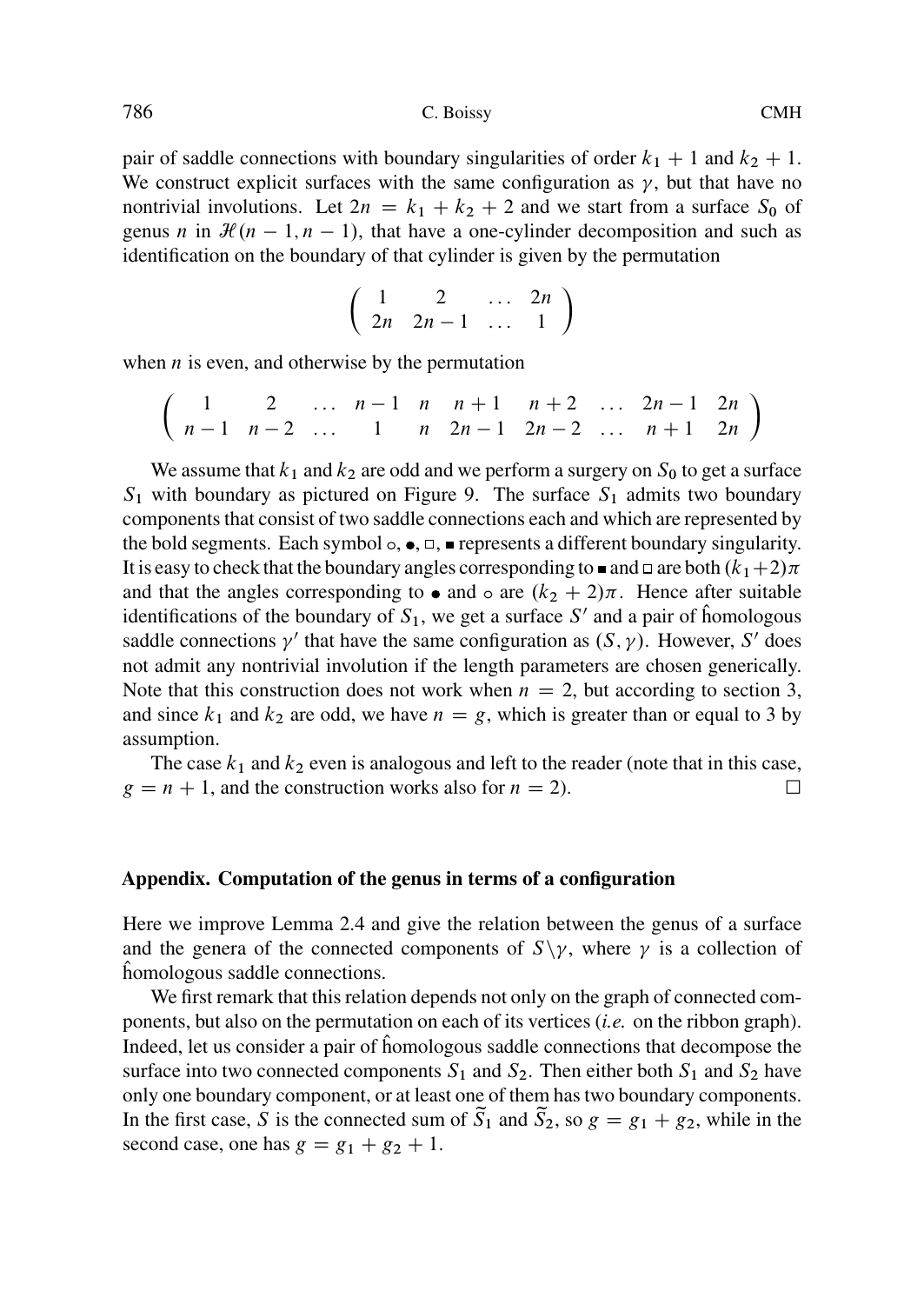<span id="page-30-0"></span>

Figure 9. Valence four component with no involutions.

**Definition 1.** Let  $(S, \gamma)$  be a [flat](#page-31-0) surface with a collection of homologous saddle connections. The *pure* ribbon graph associated to  $(S, \gamma)$  is the 2-dimensional topological manifold obtained from the ribbon graph by forgetting the graph  $\Gamma(S, \gamma)$ , as in Figure 10.

**Proposition 2.** Let  $\chi_1$  be the Euler characteristic of  $\Gamma(S, \gamma)$ , let  $\chi_2$  (resp. n) be the *Euler characteristic* (*resp. the number of connected components*) *of the pure ribbon graph associated to the configuration.*

- *If the pure ribbon graph has only one connected component and does not embed into the plane* (*see Figure* 11)*, then*

$$
g = \left(\sum_i g_i\right) + 1
$$

- *In any other case,*

$$
g = \left(\sum_{i} g_{i}\right) + (\chi_{2} - n) - (\chi_{1} - 1).
$$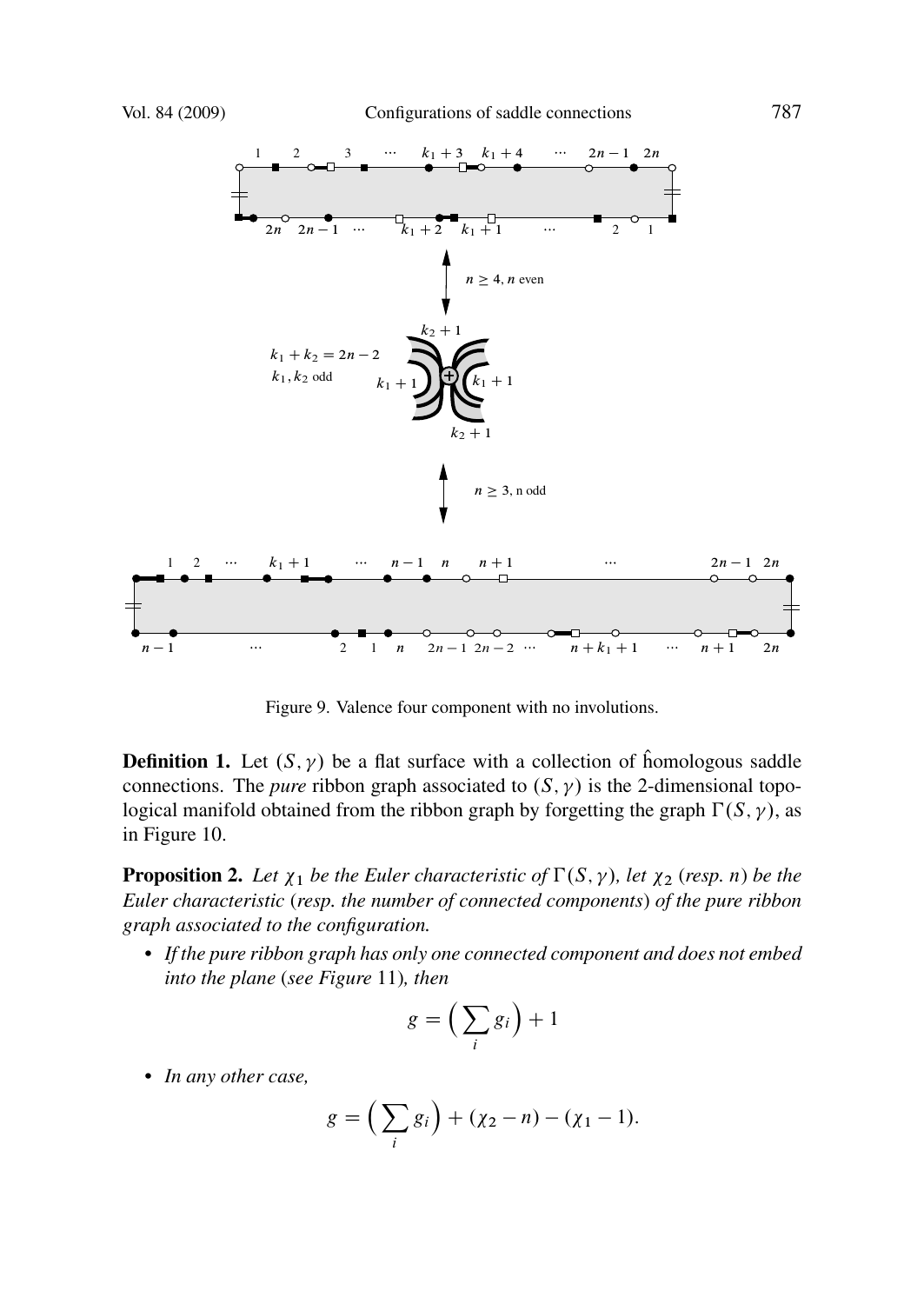<span id="page-31-0"></span>

Figure 10. Pure ribbon graph.



Figure 11. Example of a ribbon graph that does not embed into  $\mathbb{R}^2$ .

**Remark 3.** Simply connected components of the pure ribbon graph do not contribute to the term  $(n - \chi_2)$ , since the Euler characteristic of a disc is 1.<br>Note also that in the first case, we have  $\chi_1 = -1$  and  $\chi_2 =$ 

Note also that in the first case, we have  $\chi_1 = -1$  and  $\chi_2 = -1$ , and therefore  $(\sum_i g_i) + 1 \neq (\sum_i g_i) + (\chi_2 - n) - (\chi_1 - 1).$ 

*Proof.* Here we do not assume that the collection  $\gamma$  is necessary maximal. When  $\Gamma(S, \gamma)$  has a single vertex, then we prove the proposition using direct computation and the description of the boundary components corresponding to each possible ribbon graph. We refer to [MZ] for this description. Then our goal is to reduce ourselves to that case by removing successively from the collection  $\gamma = {\gamma_1, \ldots, \gamma_k}$  some  $\gamma_i$ whose corresponding edges joins a vertex to a distinct one.

We define a new graph  $G(S, \gamma)$ , which is a deformation retract of the pure ribbon graph: the vertices of  $G(S, \gamma)$  are the boundary components of each  $S_i$ , while the edges correspond to the saddle connections in  $\gamma$  (see Figure 12). For each vertex, there is a cyclic order on the set of edges adjacent to the vertex consistent with the orientation of the plane. If the initial pure ribbon graph does not embed into the plane, then it is also the case for  $G(S, \gamma)$ . By construction, the Euler characteristic of  $G(S, \gamma)$  is the same as the pure ribbon graph associated to  $(S, \gamma)$ , and is easier to compute.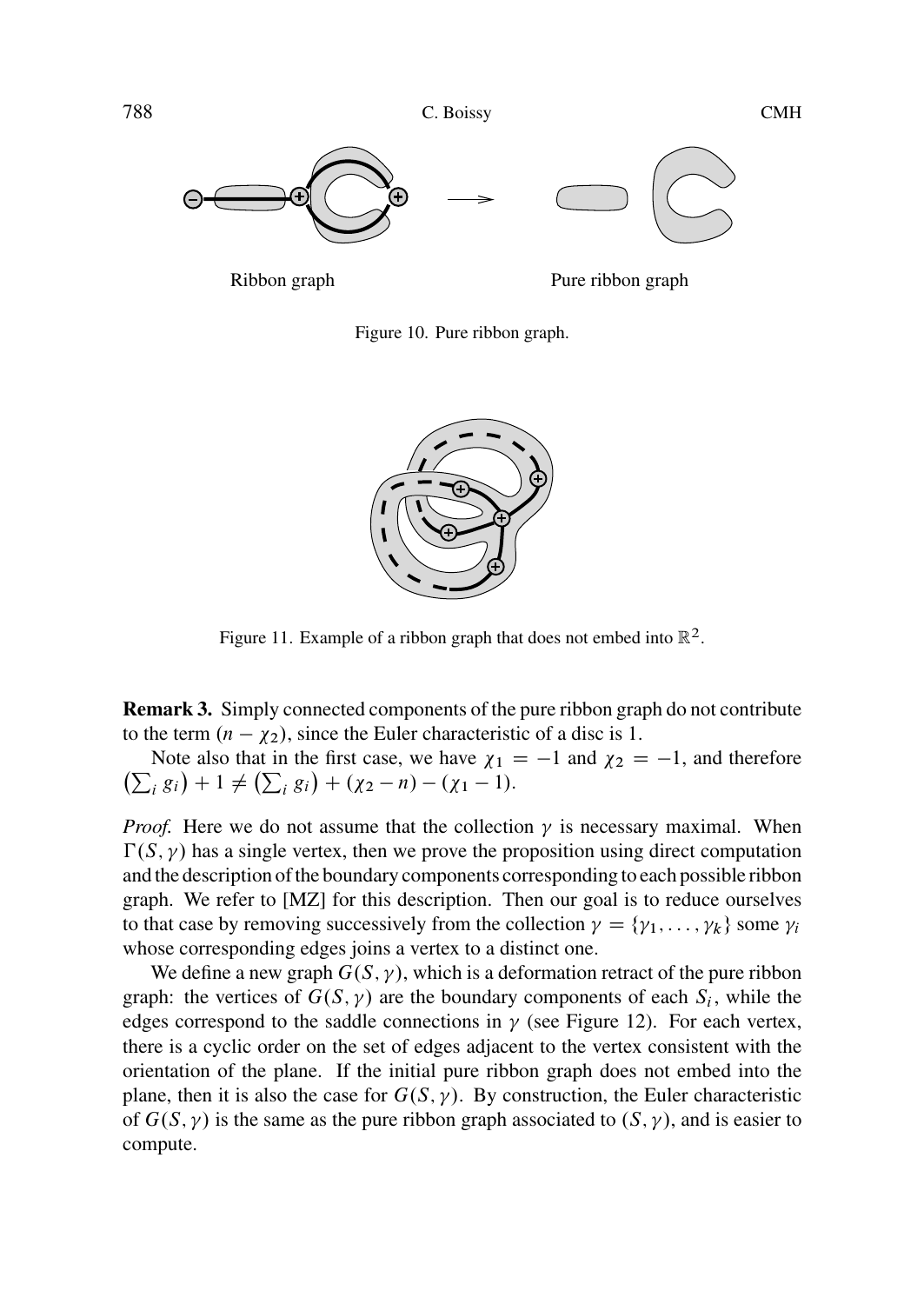

Figure 12. Removing successively some elements of a collection  $(\gamma_1, \gamma_2, \gamma_3)$ .

Let us assume that  $\Gamma(S, \gamma)$  contains at least two vertices. Choose a saddle connection representing an edge joining two distinct vertices of  $\Gamma(S, \gamma)$ , and up to reenumeration, we can assume that this saddle connection is  $\gamma_1$ . Let us study the resulting configuration of  $\gamma' = \gamma \setminus {\gamma_1}$ . The saddle connection  $\gamma_1$  is on the boundary of two surfaces  $S_1$  and  $S_2$ . Then the connected components of  $S\ y'$  are the same as the connected component of  $S \y$  except that the surfaces  $S_1$  and  $S_2$  are now glued along  $\gamma_1$ , and hence define a single surface  $S_{1,2}$ . The genus of  $S_{1,2}$  (after gluing disks on its boundary) is  $g_1 + g_2$ .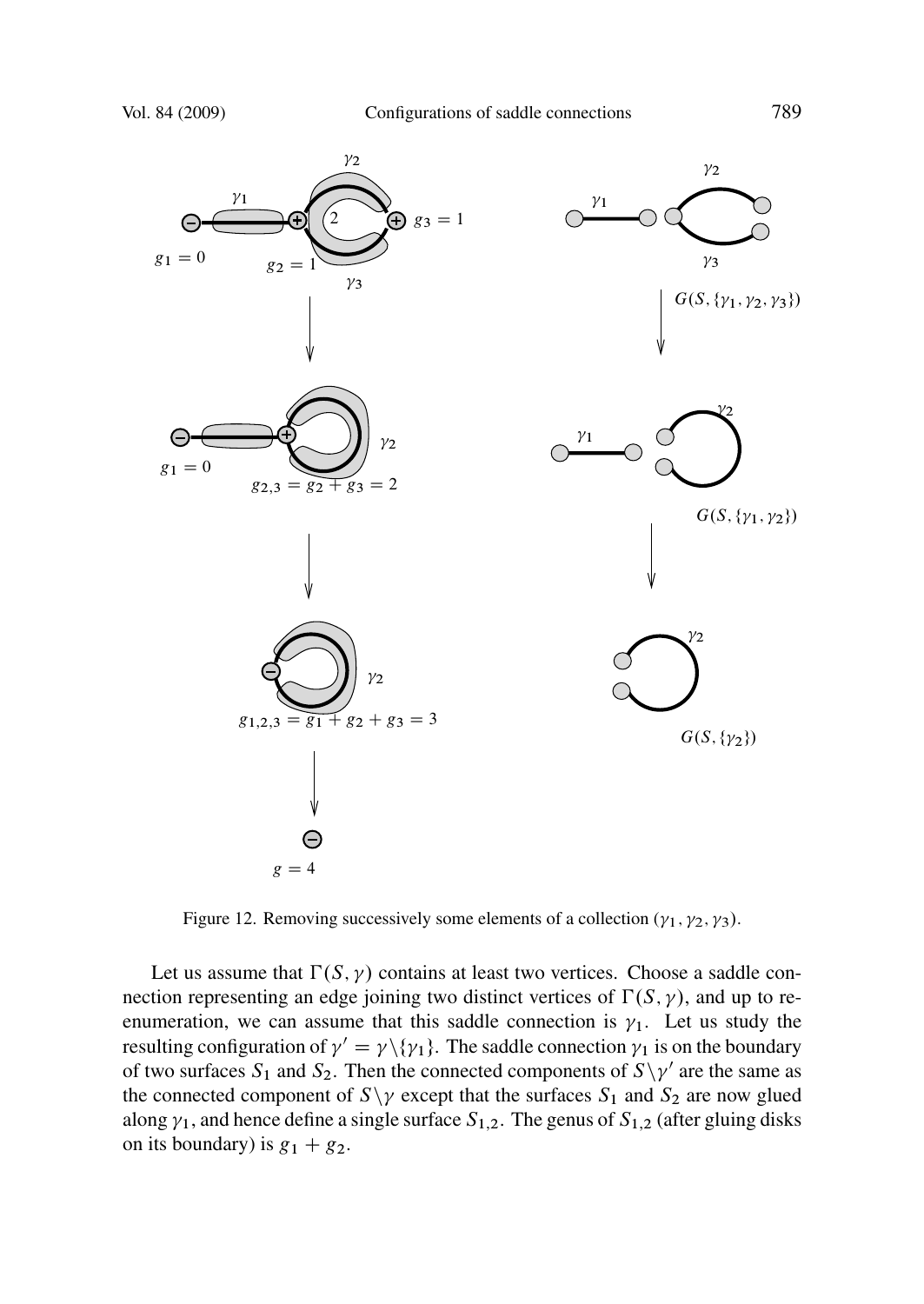The graph  $G(S, \gamma')$  is obtained from  $G(S, \gamma)$  by shrinking an edge that joins two different vertices, so these two graphs have the same Euler characteristic  $\chi_1$ .

Further, if  $\gamma_1$  was in a boundary component of  $S_1$  (resp.  $S_2$ ) defined by the ordered collection  $(\gamma_1, \gamma_{i_1}, \ldots, \gamma_{i_s})$  (resp.  $(\gamma_1, \gamma_{i_1}, \ldots, \gamma_{i_t})$ ). Then the cyclic order in the corresponding boundary component of  $S_{1,2}$  is defined by  $(\gamma_{i_1}, \ldots, \gamma_{i_s}, \gamma_{j_1}, \ldots, \gamma_{j_t})$ . Therefore  $G(S, \gamma')$  is obtained from  $G(S, \gamma)$  by shrinking the edge corresponding to  $\gamma_1$  and removing an isolated vertex that might appear (see Figure 12). It is clear that the difference  $(\chi_2 - n)$  between the Euler characteristic of  $G(S, \gamma)$  and its number of connected component is constant under this procedure. One can also remark that if connected component is constant under this procedure. One can also remark that if  $G(S, \gamma)$  is connected and does not embed into the plane (case 1 of the proposition), then this is also true for  $G(S, \gamma')$ .

Forgetting successively these  $\gamma_i$  will lead to the case when  $\Gamma(S, \gamma)$  has a single vertex. At each steps of the removing procedure, the numbers  $\chi_1$  and  $\chi_2 - n$  do not change and the sum of the general associated to the vertices does not change either change, and the sum of the genera a[ssociated to the](http://www.emis.de/MATH-item?1096.37501) [vertices doe](http://www.ams.org/mathscinet-getitem?mr=1827113)s not change either. This concludes the proof.

# **References**

- [AEZ] J. Athreya and A. Eskin, A. Zorich, Rectangular billiards and volume of spaces of quadratic [differentials. In](http://www.emis.de/MATH-item?0415.30038) [progress.](http://www.ams.org/mathscinet-getitem?mr=0523212)
- [EM] A. Eskin and H. Masur, Asymptotic formulas on flat surfaces. *Ergodic Theory Dynam. Systems* **21** (2) (2001), 443–478. [Zbl 1096.3](http://www.emis.de/MATH-item?0323.58012)[7501 MR 1827](http://www.ams.org/mathscinet-getitem?mr=0399423)113
- [EMZ] A. Eskin, H. Masur and A. Zorich, Moduli spaces of Abelian differentials: the principal boundary, counting problems, and the Siegel-Veech constants. *Publ. Math. Inst. Hautes [Études Sci.](http://www.emis.de/MATH-item?1087.32010)* **97** ([2003\), 61–179](http://www.ams.org/mathscinet-getitem?mr=2000471). Zbl 1037.32013 MR 2010740
- [HLM] P. Hubert, E. Lanneau and M. Möller, The Arnoux-Yoccoz Teichmüller disc. *Geom. Funct. Anal.* **18** (2009), 1988–2016. MR 2491696
- [HM] [J. Hubbard and H](http://www.emis.de/MATH-item?1054.32007)[. Masur, Quad](http://www.ams.org/mathscinet-getitem?mr=2081723)ratic differentials and foliations. *Acta Math.* **142** (1979), 221–274. Zbl 0415.30038 MR 0523212
- [KaZe] A. Katok and A. Zemlyakov. Topological transitivity o[f billiards in pol](http://www.emis.de/MATH-item?1161.30033)[ygons.](http://www.ams.org/mathscinet-getitem?mr=2423309) *Math. Notes* **18**, (1975), 760–764. Zbl 0323.58012 MR 0399423
- [KZ] M. Kontsevich and [A. Zorich, Con](http://www.emis.de/MATH-item?0497.28012)[nected compo](http://www.ams.org/mathscinet-getitem?mr=0644018)nents of the moduli spaces of Abelian differentials with prescribed singularities. *Invent. Math.* **153** (2003), 631–678. Zbl 1087.32010 MR 2000471
- [L1] E. Lanneau, Hyperelliptic components of the moduli spaces of quadratic differentials with prescribed singularities. *Comment. Math. Helv.* **79** (2004), 471–501. Zbl 1054.32007 MR 2081723
- [L2] E. Lanneau, Connected components of the strata of the moduli spaces of quadratic differentials. *Ann. Sci. École Norm. Sup.* (4) 41 (2008), 1–56. Zbl 1161.30033 MR 2423309
- [M] H. Masur, Interval exchange transformations and measured foliations. *Ann. of Math.* **115** (1982), 169–200. Zbl 0497.28012 MR 0644018

<span id="page-33-0"></span>